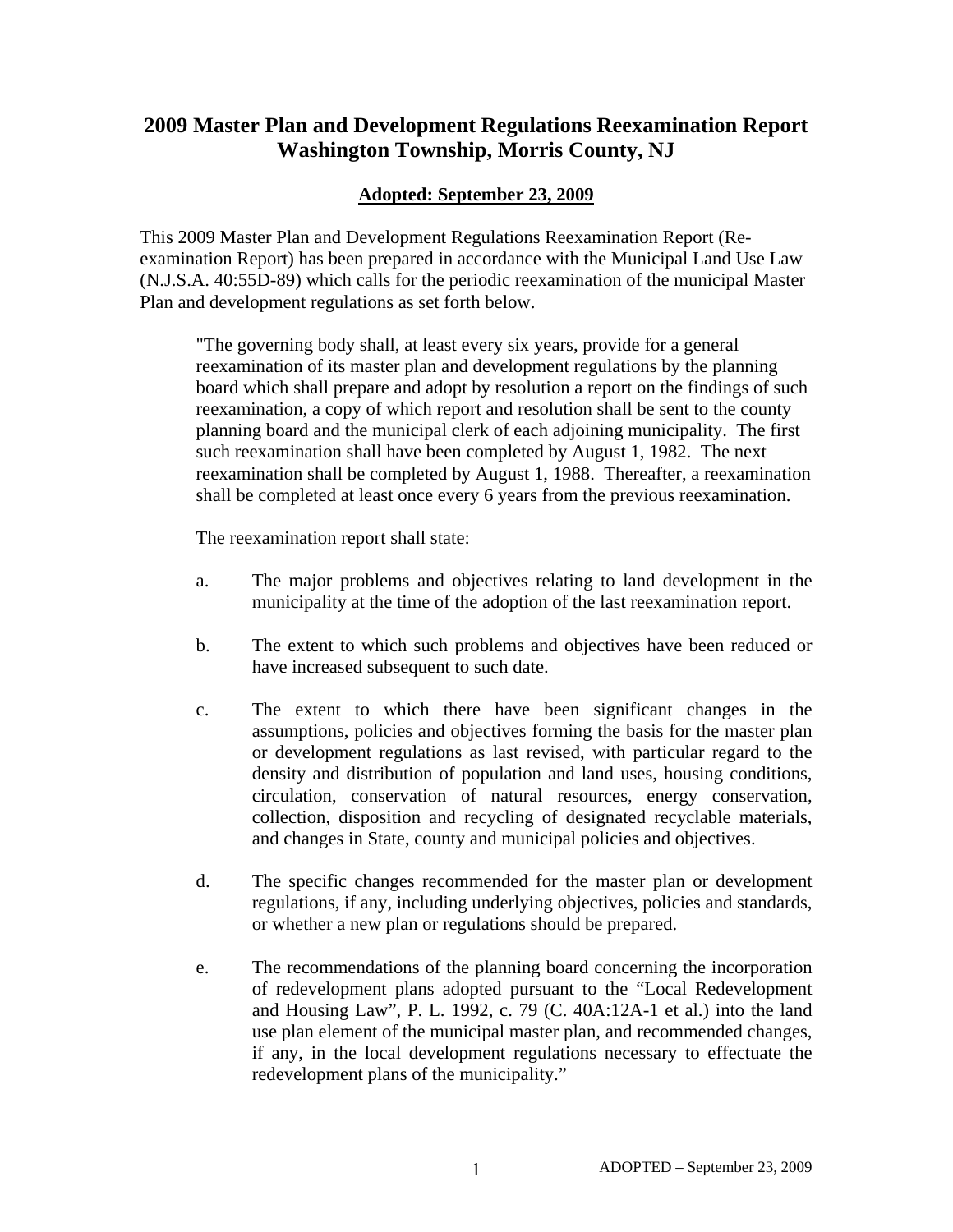The following sections of this report address each of the categories outlined above.

## **1. 40:55D-89a. The major problems and objectives relating to land development in the municipality at the time of the adoption of the last reexamination report (as of December 8, 2003).**

Housing Plan Element and Fair Share Plan:

• At the time of the last Periodic Reexamination, Washington Township had been granted an extension to prepare a revised Housing Plan Element and Fair Share Plan. Following COAH's adoption of the initial Third Round Rules, Washington Township was among three NJ municipalities that was granted Substantive Certification of its Housing Plan Element and Fair Share Plan by the Council prior to January 25, 2007. As a result, Washington's Fair Share Plan is governed by COAH's rules designated N.J.A.C. 5:94 and 5:95 by the Council on Affordable Housing. These rules were upheld for the three municipalities that received Substantive Certification in 390 N.J. Super. 1, certif. denied, 192 N.J. 71(2007). As such, the Township's Third Round obligation is to be delivered under these rules to provide its fair share of affordable housing for low- and moderate-income households.

## Land Use Plan:

The major problem facing the Township at the time of the last reexamination of its development regulations and master plan was the rapid pace of residential development. The primary challenge was to slow this rate of growth and the loss of undeveloped lands in the Township. Additionally, the Land Use Plan identified the need to protect the Township's farmland and natural resource base. The primary recommendation in the 2003 Master Plan was to implement zoning changes, which would accomplish these dual objectives. The Land Use Plan recommended a series of zoning recommendations aimed at establishing a 20-acre lot size for conventional subdivisions and a 10 acre *per dwelling*  unit density*, which included standards for conventional, lot size averaging, and clustering subdivisions, as follows:* 

- 80,000-sq. ft. minimum lot area
- 75% farmland/woodland open space with deed restriction against further subdivision for non agriculture, woodland or conservation resource management purposes
- 2/3 open lands set aside to include priority farmland soils and/or mature woodlands

The Land Use Plan also recommended additional zoning changes, two of which include:

• Establish an "R-1-T" Single-Family Residential/Transitional District for the R-1 District located at the intersection of Newburgh Road and former Route 24, to permit a narrow range of nonresidential conditional uses for those R-1 properties developed residentially. This area includes lands adjacent to the OR/I and the R-MDU Districts.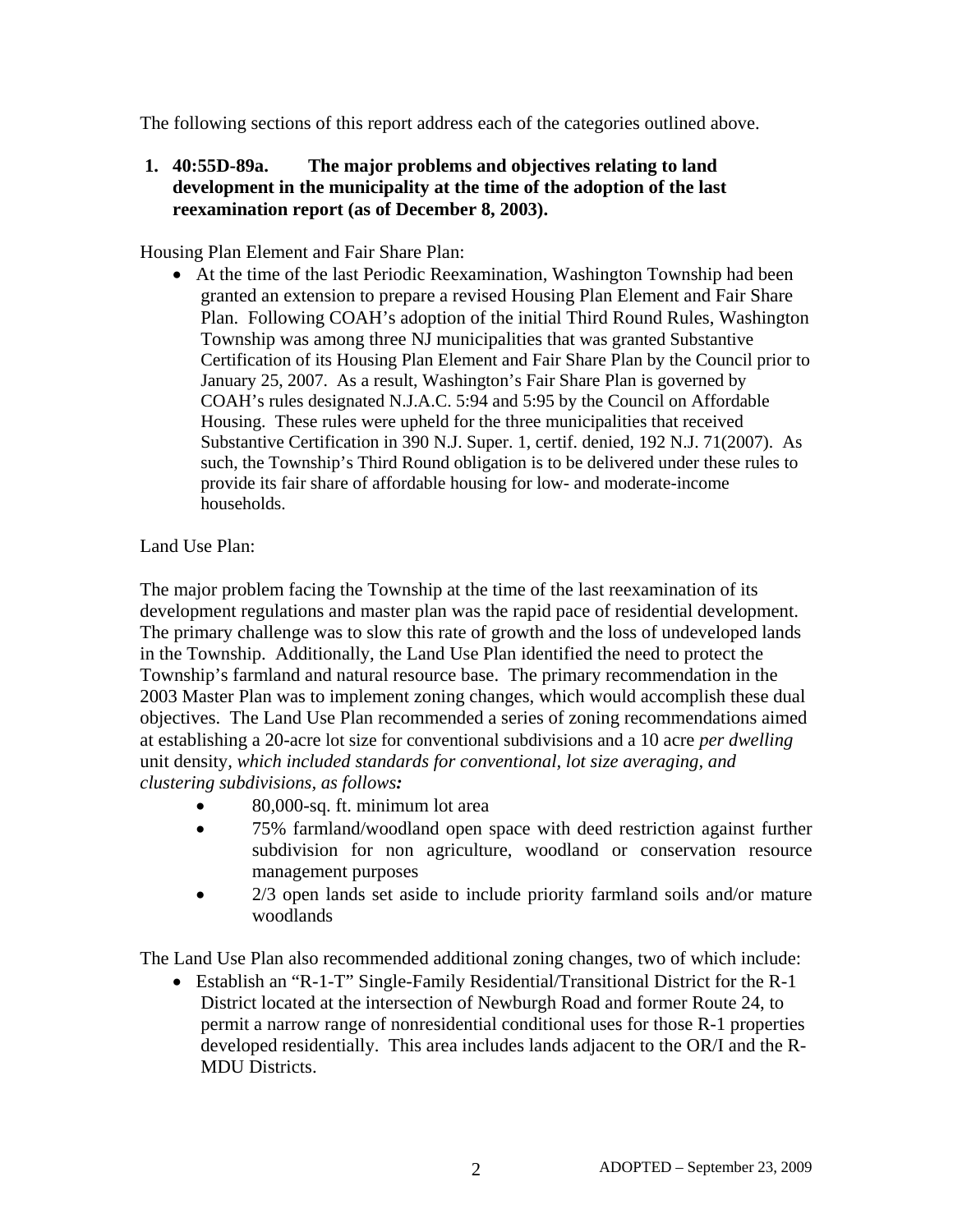• In the OR/I District in Long Valley, it is recommended that the Township establish a zoning overlay to permit the development of age-restricted housing to redevelop the now defunct Welsh Farms facility, which is served by the public sewer system and includes high-yielding potable wells on site.

The 2003 Land Use Plan highlighted the following additional major problems and objective facing the municipality in 2003:

- Residential development pressure Responding to this condition was the primary thrust of local land use planning in 2003. This condition has only recently abated, however where market demand does exist, these pressures cause the conversion of farmland, forests, open areas and environmentally sensitive areas to developed lands.Development activities in general, which threaten the integrity and viability of the Township's abundant natural resources including local surface water quality and critical wildlife habitat remain a concern.
- The necessity for effective environmental protection of the Township's natural resources and landscape. Washington Township has been a leader in the region with environmental regulation; however local environmental protection ordinances have been the primary underpinning of natural resource protection in the Township. Preservation of farmland and agriculture as an industry in the community and retaining large tracts of farmland capable of supporting agriculture as an industry was identified as a major problem facing the Township in 2003.
- Expanding the Township's non-residential tax ratable base. Washington Township's tax base is disproportionately weighted with residential land use as the predominant tax-revenue generating source in the community, which in turn, results in heavy reliance on the residents to pay the cost of local services. The Township's continuing efforts to expand the local nonresidential tax ratable base have been historically thwarted by regional development opportunities located in the major employment centers elsewhere in the region. The regional economy and Highlands regulations are expected to continue to limit Washington Township's ability to attract significant employment generating and nonresidential tax ratable base development.

## Circulation Plan:

The 2003 Circulation Plan element identified a series of local priorities related to a comprehensive circulation system. These include roadway improvements, development standards, scenic roadway protection standards, pedestrian and bicycle circulation objectives, as well as mass transit recommendations. The major problems and objectives indentified in the plan include the following:

• Road #1. - The Long Valley bypass around the Village of Long Valley remains a very important traffic and circulation improvement for the community and it is the primary recommended roadway improvement of this plan.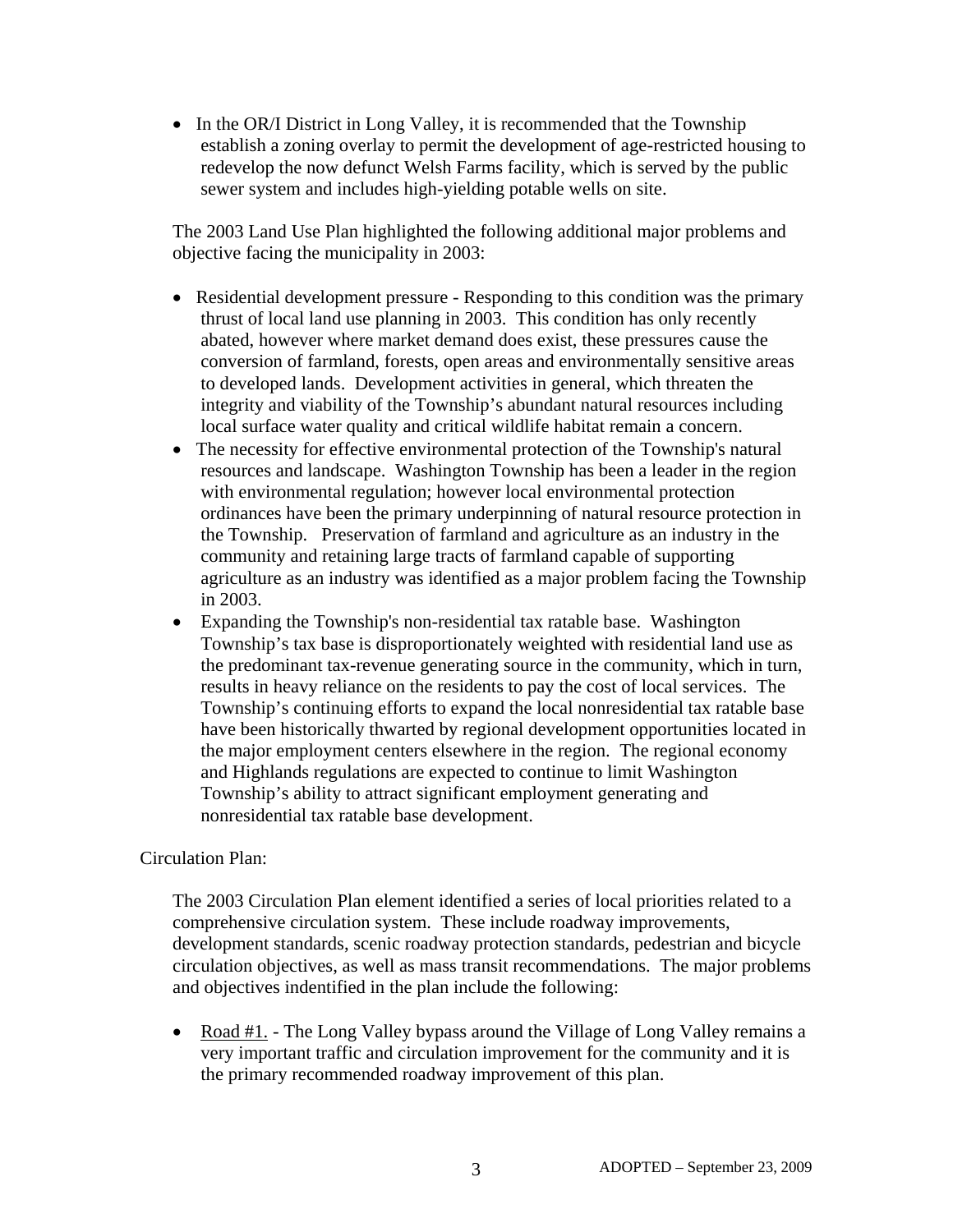• Develop a Sidewalk Plan to supplement the Circulation Plan, which identifies a comprehensive network of sidewalks, pedestrian paths and bicycle routes to link residential areas with local points within the community such as Long Valley Village, Schooley's Mountain Park, Rock Spring Park, the Library, Palmer Park and other parks and the schools.

## **Community Facilities Plan:**

- Emergency Services 5-year Plan Investigate potential cost savings that may be possible by sharing services with nearby municipalities.
- Accommodating local school expansion objectives, including the construction of a new elementary school in the northerly portion of Washington Township.
- Connection of the West Morris Central High School to the Washington Township Municipal Utilities Authority centralized wastewater treatment facility in Long Valley to replace the outdated on-site septic system, which needs to be replaced due to capacity constraints. .
- Address overcrowding deficits within the two regional High Schools, including West Morris Central High School.
- Establish a recreation complex including an indoor community recreation facility and outdoor community pool in a central location in the Township remains a priority

# **Utility Services Plan:**

- Identify well head protection areas and sources of potential contamination to groundwater within those areas assume a high priority.
- Install sewer extension by the Hackettstown Sewerage Authority along State Highway 46 between East Avenue to Five Corners to facilitate Master Plan land use goals and objectives for nonresidential ratable and employment growth in this area in the Township. The development of big-box retail development on Route 46 resulted in a sewer extension to that site, however sewer service remains an impediment to local nonresidential development objectives along Route 46.
- Potable water quality and quantity remains a priority and an ongoing concern for the community. Washington Township's high quality surface waters feed regional water supplies and provide critical habitat for a variety of species. Protection of surface water quality is a high local priority that will require effective regulation if high water quality is to be maintained;

## **Open Space and Recreation Plan:**

- Open Space Planning the protection of environmentally constrained lands, preservation of significant remaining parcels with open space value is identified as a heightened priority.
- Addressing recreation deficits in the Township's inventory of recreation resources remains a priority. Township residents have benefited from the development of parkland with active recreation facilities, including Palmer Park and Falcon Fields. Nevertheless, the need to establish a recreation complex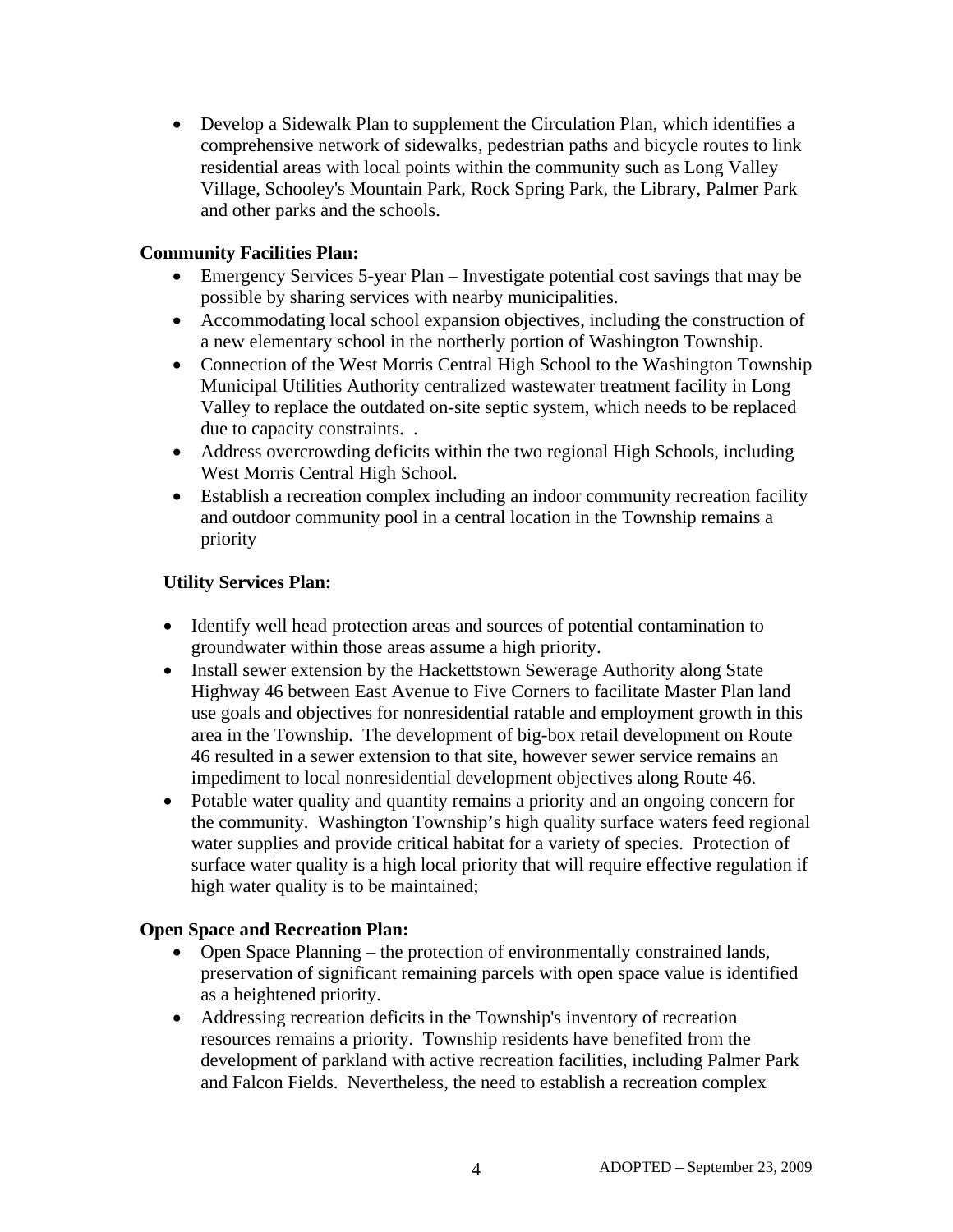including an indoor community recreation facility and outdoor community pool in a central location in the Township remains a priority.

**The 2003 Master Plan also identified a comprehensive series of recommendations in the Conservation Plan and Historic Preservation Plan, which remain valid, and are generally compatible with the Highlands Comprehensive Master Plan adopted in November 2008.** 

## **2. 40:55D-89b. The extent to which such problems and objectives have been reduced or have increased subsequent to such date.**

Housing Plan Element and Fair Share Plan:

• The Township's progress toward implementation of the Township's updated Third Round Housing Plan Element and Fair Share Plan has been slowed by economic conditions. This is because the certified Third Round Fair Share Plan is, in part, dependent upon market forces for the production of affordable housing. The national economic downturn , and more particularly the recent market collapse in the residential home construction market (i.e. 2008-2009) has resulted in a fully approved inclusionary development, including 45 affordable housing units from being constructed, due to the lack of demand for housing at this time.

Land Use Plan:

- The Township's rezoning recommendations for development at a 20-acre per dwelling unit lot size for conventional subdivisions and 10-acre density for alternative developments utilizing clustering, lot size averaging and open lands zoning were not enacted. The Washington Township Conservation zoning (R-5) continues to permit residential subdivisions requiring a minimum lot size of 5-acres per dwelling unit. This contrasts with the Highlands Preservation Standards for zoning in forested areas at a density of one dwelling unit per 88-acres and zoning in agricultural areas at a density of one dwelling unit per 25-acres of land.
- Highlands Plan Conformance will require the Township to adopt mandatory zoning ordinance amendments to codify Highlands RMP densities for the Preservation Area portions of the Township. Planning Area lands will continue to be subject to local zoning, unless the Township elects to conform the local master plan and development regulations to the Highlands Regional Master Plan for the Planning Area.

The Township enacted only one of the two additional rezoning recommendations included in the 2003 Land Use Plan, as follows:

• OR/I District in Long Valley – The Township established a zoning overlay to permit the development of age-restricted housing to redevelop the former Welsh Farms dairy facility, which is served by the public sewer system and includes high-yielding potable wells on site. An age-restricted luxury townhouse subdivision consisting of 45-attached dwellings in buildings of up to 4 dwelling units per building was fully approved by the Planning Board. The basic circulation, utility and drainage improvements for this subdivision have been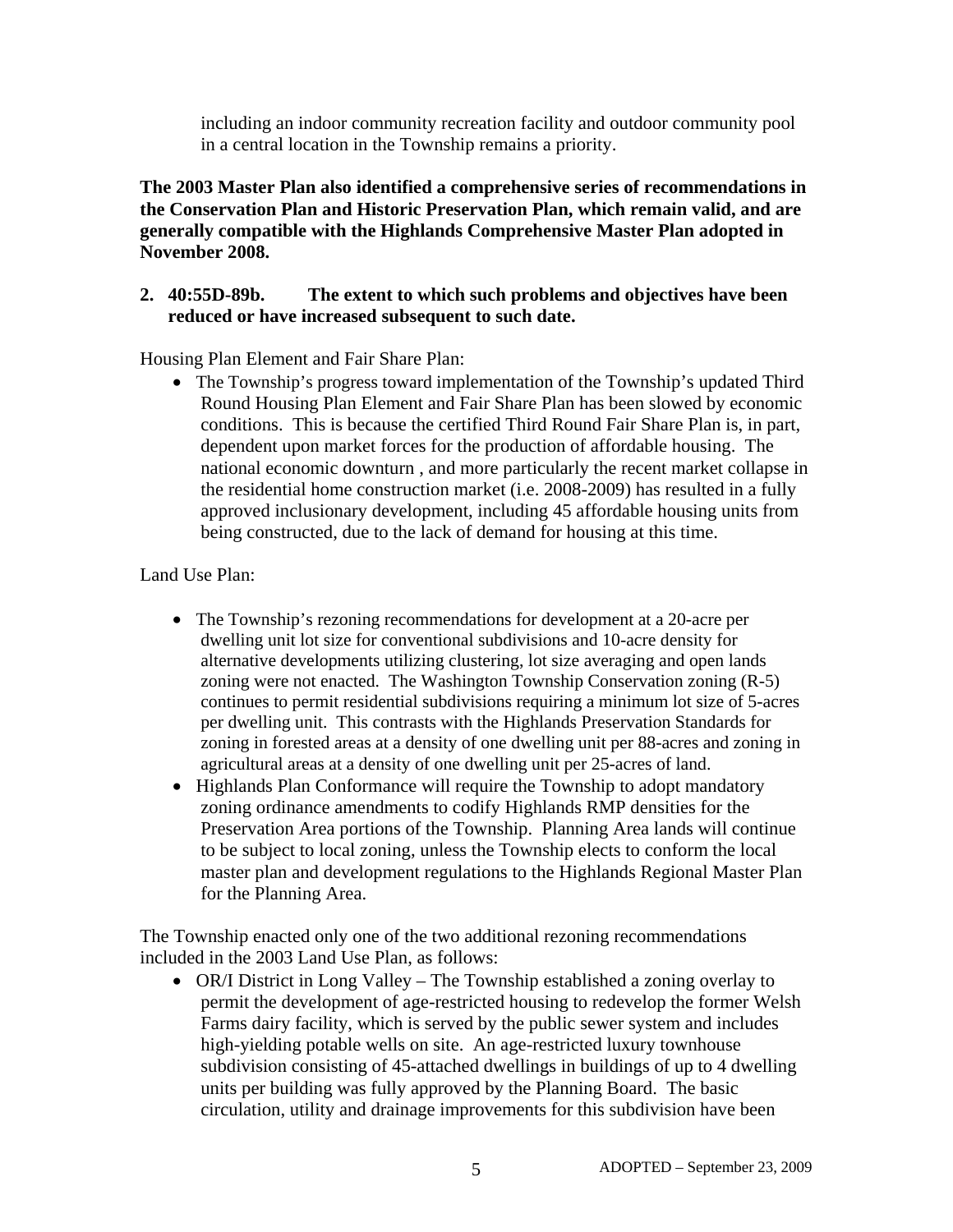constructed. However, the future of this subdivision plan as approved is uncertain at this time due to the softening of the market and diminished market demand for luxury age-restricted housing.

The 2003 Master Plan called for an additional rezoning recommendation, which remains valid but has not been enacted to date:

• R-1 District, Intersection of Newburgh Road & Schooley's Mountain Road - The 2003 Land Use Plan called for the establishment of a new transition area zone for the R-1 District located at the intersection of Newburgh Road and former Route 24. This rezoning has not taken place. The Plan called for an "R-1-T" transitional district to permit a narrow range of nonresidential conditional uses for those R-1 properties developed residentially, but located adjacent to the OR/I and the R-MDU Districts. Recognizing that these properties are impacted by the relatively intensive land use development patterns of these abutting districts and busy traffic patterns affecting these roadways, the R-1-T district responds to the changing character of Newburgh Road and former Route 24 due to localized growth and regional traffic patterns. This rezoning classification envisioned permitting a mix of professional and medical offices and certain personal service uses in addition to single-family detached dwellings. This recommendation remains an appropriate planning objective for these properties. Due to Highlands Preservation Area designation in the Highlands Water Protection and Planning Act, the Township should add this rezoning objective to its Preservation Area Plan Conformance Agenda for enactment as part of the Highlands Plan conformance.

A series of rezoning requests have been presented by a variety of landowners in the Township since the time of the last Periodic Reexamination of the Master Plan and Development Regulations. These requests are discussed below(see attached series of maps):

• OR – To Permit Age Restricted - Applicant requests zoning change to permit Senior Citizen Housing Development. The subject property is Block 8, Lot 8, consisting of 4.17-acres on Drakestown Road near Route 46. Landowner asserts that the property is not commercially viable and requests zoning to permit 52 'large' age-restricted units. The project is described as units of 1 & 2 Bedrooms ranging from 621 sq. ft. to 999 sq. ft. in area. The project description included and age-restricted development with a pool, outdoor Garden Space and a 4,286 sq. ft. Community Center. In light of the two fully approved age-restricted developments, which are not being constructed due to market conditions, it is questionable as to whether the property could be developed under an agerestricted development option. Physical characteristics of the site include forest cover, steep slopes, and a residential dwelling that appears to date to the  $19<sup>th</sup>$ century. This request would eliminate the potential to develop these lands for nonresidential, employment generating uses, which remains a high local priority and consistent with the goals and objectives for this zone.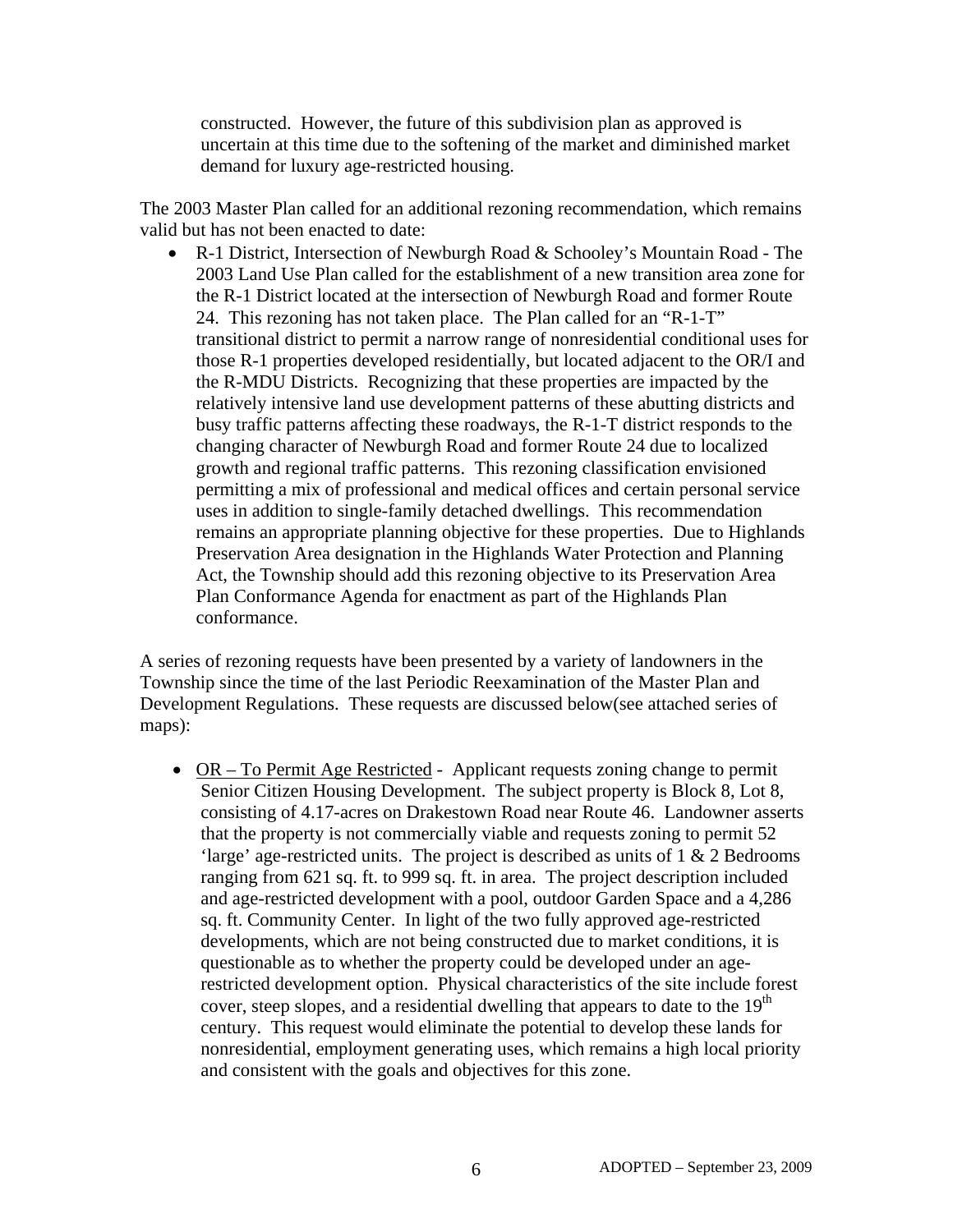- Split-Zoned C-1 / R-5 Request to Eliminate Split Zone Designation (Existing Commercial Use) **–** These two commercially developed properties consisting, separately, of a retail hardware store and garden and landscaping center; and a modest two-story office building with attendant parking**.** The subject properties are Block 35, Lots 6.01 and 6.04 located on East Mill Road. Both parcels are split zoned between C-1 (along East Mill Road) and R-5 rearward to the south. The rezoning request is to rezone the R-5 zoned portions of these lots to C-6. Both lots adjoin residentially developed properties to the east on Mountain View Avenue. The requested rezoning of these properties appear to be appropriate, except that substantial buffering to adjoining residential uses should be required to protect residences from nonresidential development impacts. The ordinance now requires such buffering where nonresidential development adjoins residential uses or zones.
- OR/I to R-20 to Permit Residential (Existing Residential Use)The property owner of this residentially developed property is requesting rezoning of their property to residential zoning. According to the property owners, they purchased the property in 1979, at which time the property was zoned R-2. The property owners state that they were recently denied a mortgage and explained that the denial was due to the nonresidential zoning, which the applicant states was changed in 1983 from R-6 to OR/I. The subject property is Block 28, Lot 59, located at 111 Fairview Avenue. OR/I zoning does not permit residential use as a permitted use in the zone. This property is completely encircled by parklands that are owned by Morris County.

The portion of the OR/I zoning district including Block 28, Lot 59 and adjoining County parkland are surrounded by the Washington Township Conservation District (R-5). The County parkland use is aligned with the purposes of the R-5 Zone because the underlying intent of this zoning district is the protection of Washington Township's natural resource base. A majority of the area zoned OR/I is within the 300' riparian corridor of the South Branch of the Raritan River. Rezoning the County lands, consisting of portions of Block 28, Lots 17, 60 and 300 as well as the residentially developed Lot 59 is consistent with the purposes of the R-5 Washington Township Conservation District. Additionally, rezoning these lands would essentially create no hardship because the County lands are currently parkland, which do not benefit from existing OR/I zoning. Rezoning the existing residence on Block 28, Lot 59 to R-5 will address the property owner's request to be placed in a residential zone.

In conjunction with any potential rezoning of these lands, as is recommended later in this report, it should be noted that the rear yard areas of residentially developed properties on Fairview Avenue adjacent to County-owned lands have a split zone situation. This condition is that the Fairview Road frontage portions of their lots are zoned R-5, however the rearward (southerly-most) portions of these lots are zoned OR/I. This OR/I zone designation should also be changed to R-5. This includes Block 28, Lots 61 through Lots 61.07 inclusive. The zoning ordinance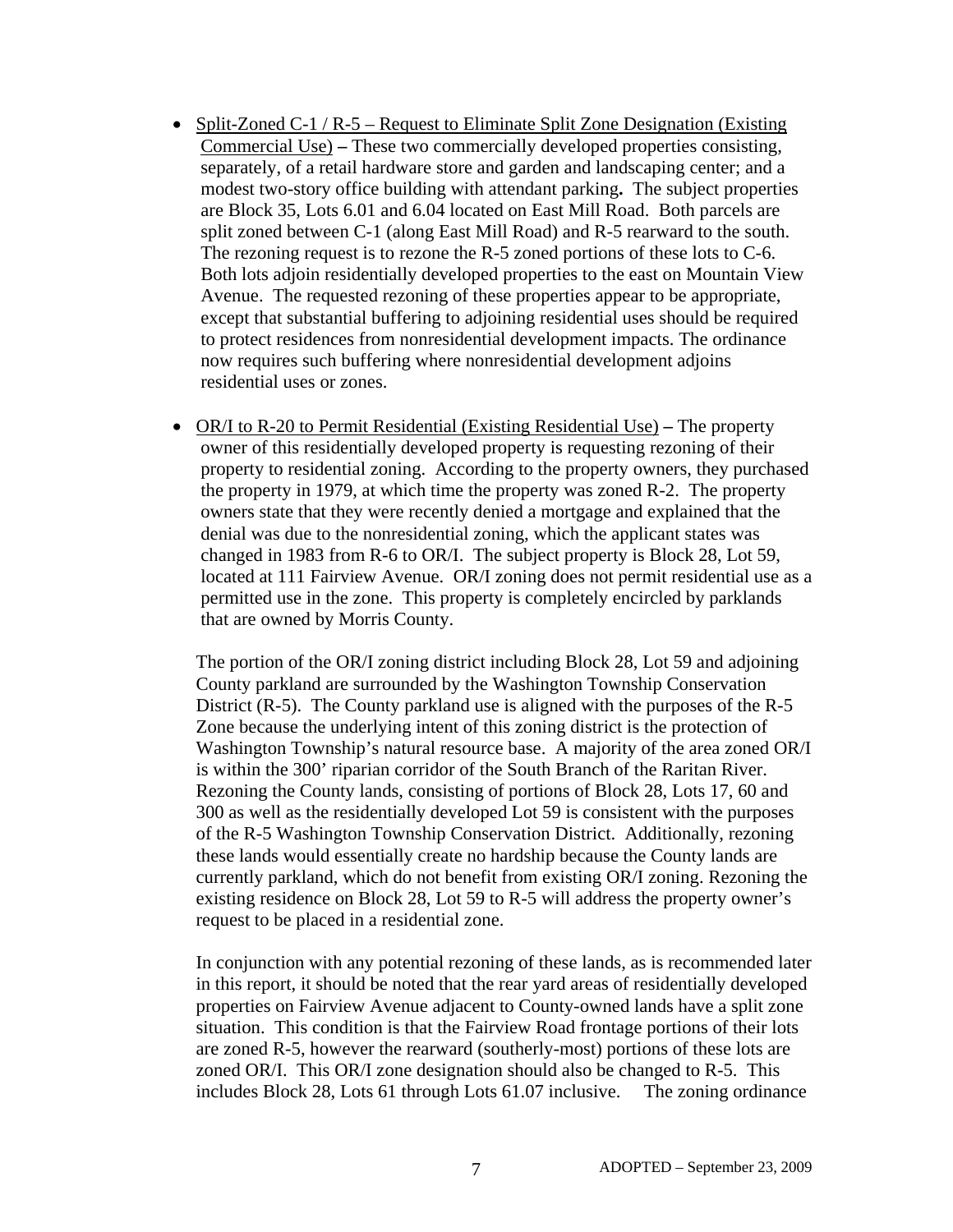should be amended to allow the undersized residentially developed properties described above to have the benefit of grandfathering provisions that will enable property owners to make changes to their homes, such as additions, without the need for zoning relief from the zoning board due to their undersized lot condition. These bulk requirement relief provisions are found in the ordinance at Section 217-108.1.

• R-5 to R-1 (Existing Residential Uses) – the two property owners are requesting a change in zoning from R-5 to R-1. The parcels were developed under the Township's prior zoning of R-1 and these lots appear to have been zoned r-5 as an oversight when the Township enacted R-5 zoning approximately 10-years ago. The subject properties are Block 42, Lots 2  $\&$  2.02, with addresses at 54  $\&$  52 Flintlock Drive. These properties are identified in the Township's 2003 Land Use Plan as R-1. Rezoning these properties to R-1 would be consistent with the 2003 Land Use Plan and consistent with the subdivision zoning of which they are associated.

#### Additional Land Use Plan Considerations

• Cleveland Industrial Center – This 17.5-acres site on Parker Road is now the subject of a Superfund clean-up by the State of New Jersey, and is a candidate for brownfield redevelopment. The Cleaveland Industrial Center operated as an industrial park since the 1950's. During the 1940's, a weapons manufacturing plant occupied the site. In the 1980's the site was identified as a possible source of groundwater contamination after volatile organic compounds were detected in nearby wells. In 1991, EPA conducted a removal action to remove and disposal of approximately 1,000 containers of flammable solvents, caustics, and dry chemicals from buildings on site. Monitoring wells were installed in 1995 by DEP to assess groundwater contamination migration. In 1997, the DEP and Washington Township installed a water line to serve the effected residences and 170 other homes with wells at risk of contamination. Later, EPA unearthed and removed a large number of incendiary devices from the site. More recently, the site has become the subject of NJDEP Superfund clean-up activities, which will set the stage for possible redevelopment/brownfield development at the site in the future.

The optimum redevelopment potential to address local priorities at this site will be nonresidential, employment generating uses, and potentially mixed use including residential use, depending on the condition of the site after clean-up and a local evaluation of the best reuse of the site. The site is located in the Highlands Preservation Area, and as such presents the Township with the opportunity to designate the site a Highlands brownfield redevelopment site through the Highlands Plan Conformance process, which is currently underway.

• OR Zone – Drakestown Road, Existing Residential Uses - Within the OR Zone on Drakestown Road, a number of existing single-family residences are situated within the zone, which does not permit residential use by right. The neighborhood is well established and stable and this condition was existing in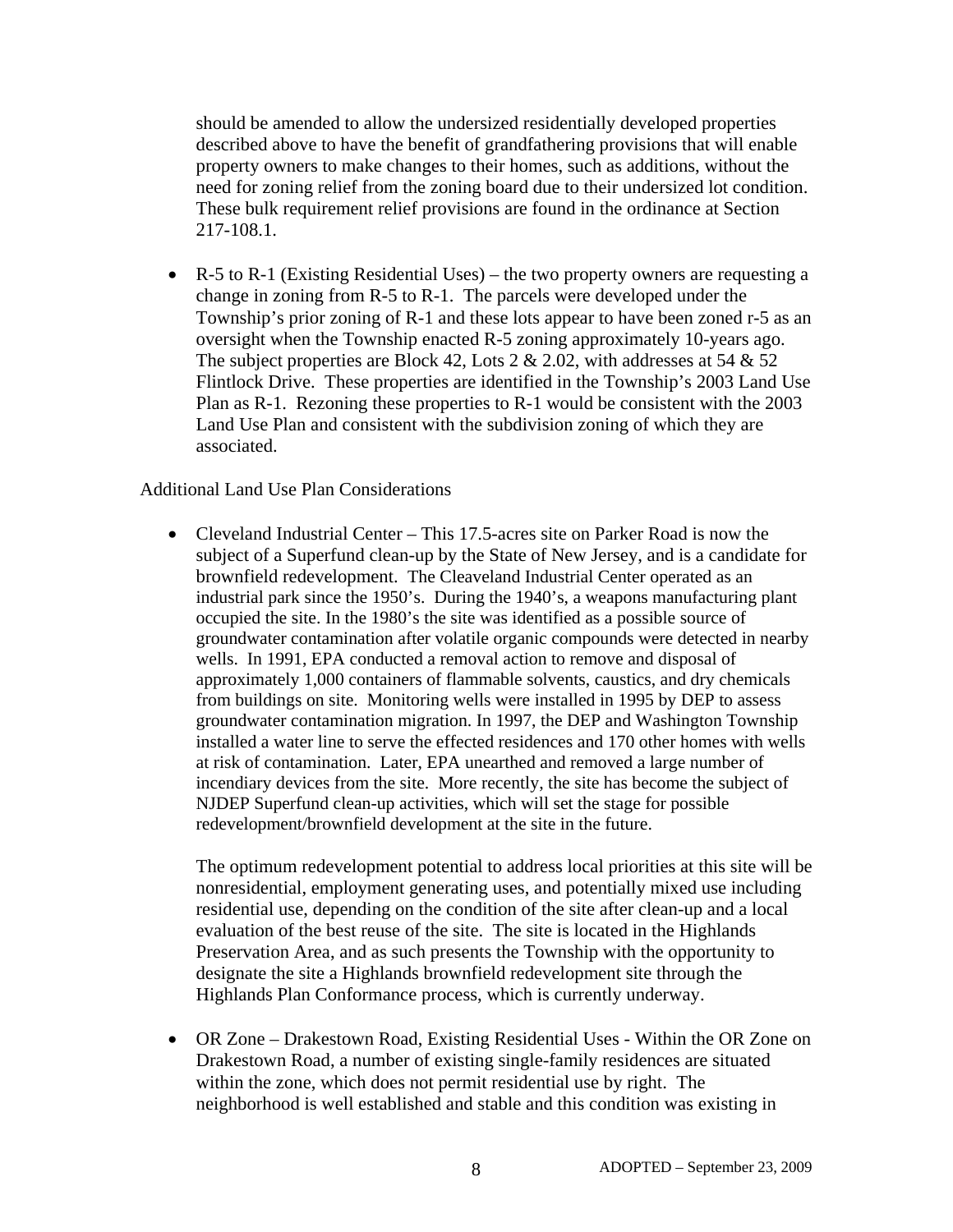2003 when the last Master Plan was adopted. The non-residential zoning classification results in a burden on homeowners that wish to modify their homes with changes such as additions. There has been some fairly significant nonresidential development within the zone within the past decade, however all uses have been required to provide sufficient buffering to minimize conflicts with existing residential uses and to protect the integrity of the residential neighborhood. It appears appropriate to provide relief to the residences in this zone and permit residential uses as a conditional use, provided that the residences were in existence as of the time of the last Master Plan adoption in 2003. Additionally, appropriate bulk requirements, based upon lot size, should be established in the ordinance to accommodate changes and additions to existing single-family dwellings.

### **Circulation Plan:**

- Road #1. The Long Valley bypass is dependent upon County and the Federal funding, which does not appear to be included as a capital improvement project at the County level at this time. This roadway improvement remains a very important traffic and circulation improvement that is tied to both public safety and quality of life for residents of the community.
- The Planning Board adopted a downtown sidewalk improvement plan as a supplement to the Circulation Plan in the Master Plan. Improvements included in the plan include sidewalk construction in Long Valley Village. The Township has constructed sidewalks connecting the Middle School with downtown commercial shopping areas. Additional sidewalk improvements as well as bicycle routes should be developed in local plans as recommended in the 2003 Master Plan.

## **Community Facilities Plan:**

- The Township provides shared services with municipalities in the area for emergency dispatch services. This arrangement yields cost savings in the delivery of these services to Township residents. Additional shared services remains a potential cost-saving way of delivering municipal services, which is encouraged at the State level and within the Highlands Region.
- The Township's planned new elementary school has been completed and is now in service as the Benedict A Cucinella School, located at 470 Naughright Road, thus allowing for a better consolidation of grades K-5 in the elementary schools.
- West Morris Central High School was connected to the Washington Township Municipal Utilities Authority centralized wastewater treatment facility in Long Valley, which was cited as a major objective in 2003 to replace the outdated onsite septic system.
- The establishment of a recreation complex including an indoor community recreation facility and outdoor community pool in a central location in the Township remains a priority. A location adjacent to the Middle School has been identified as a centralized location with the community that is well suited for this facility.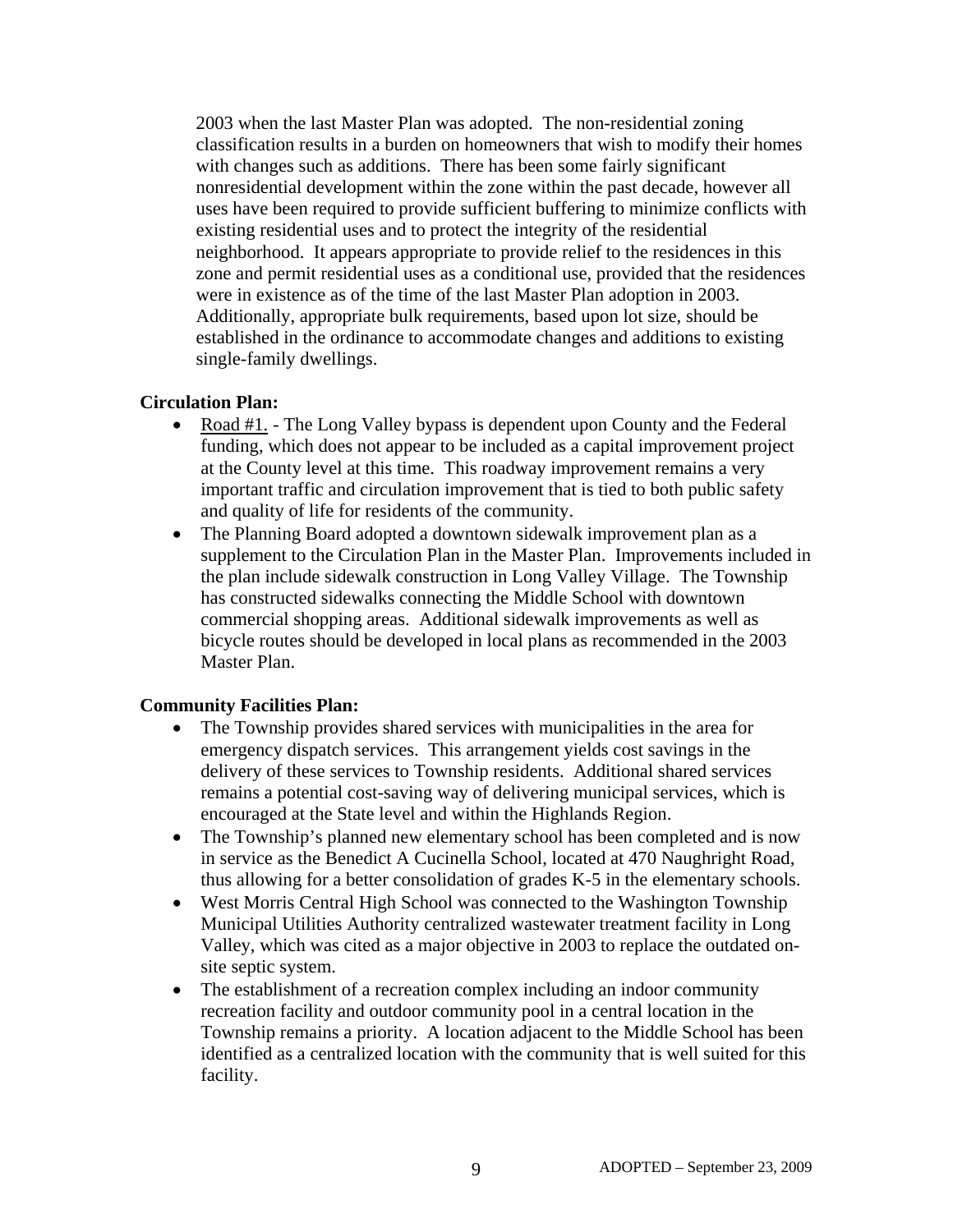## **Utility Services Plan**

- Well head protection areas have yet to be formally delineated for all wells in Washington Township. Highlands Regional Master Plan draft ordinances for well head protection will be a component of mandatory compliance with the RMP in June 2010.
- The objective of providing sewer service along State Highway 46 between East Avenue to Five Corners has taken on heightened importance with the enactment of the Highlands Water Protection and Planning Act. Under the Act and the Highlands RMP, this area of the Township is delineated as 'Planning Area,' which allows for greater development potential than the Preservation Area designation in the Act. As such, these lands represent a portion of very limited area of the Township within which economic development may occur. The potential to develop these lands and generate new tax ratables for the Township will continue to be throttled by the availability of wastewater treatment.
- The Highlands Regional Master Plan includes strategies and ordinance standards for both the Preservation Area and the Planning Area, which address the Township's 2003 concerns regarding potable water quality. For the Preservation Area, where Highlands Regional Master Plan Conformance is compulsory, Highlands ordinances will have to be adopted, which are aimed at the protection of high quality surface waters that feed regional water supplies and provide critical habitat for a variety of species. Thus, this 2003 Master Plan objective to maintain high surface water quality will be addressed, in part, through Highlands Plan Conformance ordinances.
- The Township is pursuing updated Water Quality Management Plan approval from NJDEP. The primary thrust of this amendment is to receive approval from DEP to address failing septic systems for existing development, as follows:
	- Residential dwellings Bartley Road, which are to be connected to the WTMUA sewage treatment plant in Long Valley;
	- Residential dwellings on Rock Road, East Springtown Road, Sandt Lane and the Schooley's Mountain Inn, which are to be connected to the WTMUA Schooley's Mountain Wastewater Treatment center.

Additionally, the former Cleveland Industrial Chemical site, the Sherwood Village mobile home park, Black Oak Golf Course, Our Lady of the Mountain and Long Valley Presbyterian churches should be included in the sewer service area.

# **Open Space and Recreation:**

- The Township has substantially addressed active recreation facility deficits through the completion of facilities construction at Palmer Park on Bartley road and Harrington Park (formerly Falcon Fields) on Rock Road.
- **3. 40:55D89c. The extent to which there have been significant changes in the assumptions, policies and objectives forming the basis for the master plan or development regulations as last revised, with particular regard to the density, distribution of population and land uses, housing conditions, circulation,**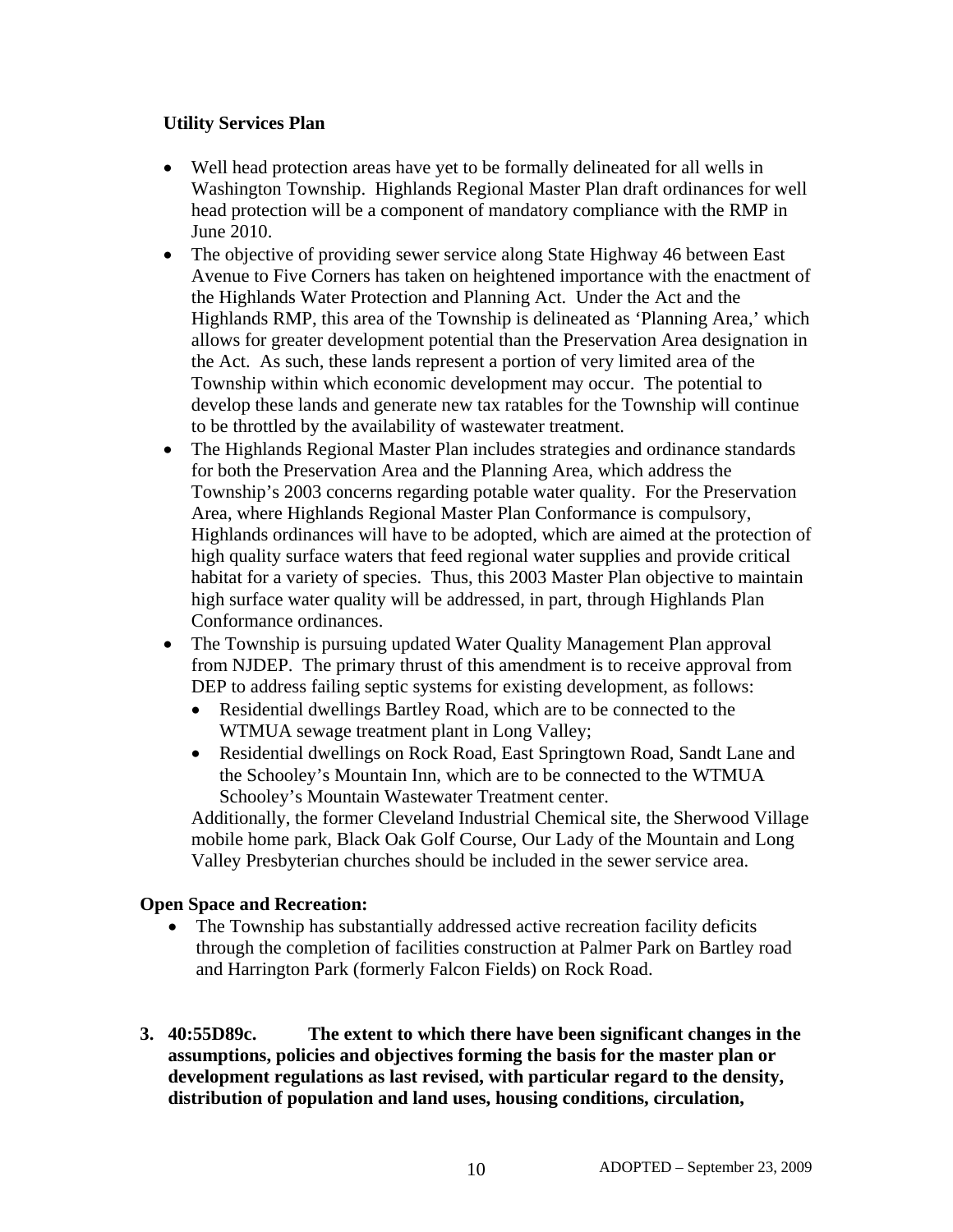**conservation of natural resources, energy conservation, collection, disposition and recycling of designated recyclable materials, and changes in State, county and municipal policies and objectives.** 

#### **The State Development and Redevelopment Plan**

Since the 2003 Master Plan adoption, the State Planning Commission conducted a review of the State Development and Redevelopment Plan (SDRP) adopted in March 2001. This review, which was initiated with the release of the 2004 Preliminary Plan in April 2004, commenced the cross-acceptance process, which is the mechanism in the State Planning Act for the analysis of State, County and municipal policies with the intent of providing consistency in policies among the various levels of government. The initial part of the cross-acceptance process is termed the comparison phase, during which each County, which is the negotiating entity for its municipalities, conducts a detailed analysis of State, County and local policies and identifies consistencies and inconsistencies.

During this phase the County and the Township reviewed the SDRP's Resource Planning and Management Structure (RPMS) that divides the State into five Planning Areas (PA-1 to PA-5), ranging from urban to rural and environmentally sensitive, and provides policy objectives for each Planning Area. The SDRP designates all of Washington Township as either the Rural/Environmentally Sensitive Planning Area (PA4B) or the Environmentally Sensitive Planning Area (PA5). These designations recognize the valuable agricultural resources and environmentally sensitive natural features that Washington Township seeks to protect from the siege of development pressure that threatens to transform these valued resources to suburban sprawl.

The Township retains the ability to conform to the goals, objectives and policies of the State Plan for the Planning Area portion of the Township. The process through which this is achieved is 'Plan Endorsement' which begins with a comparison of local plans to the State Plan. The Plan Endorsement process can be time-consuming and costly.

## **The Highlands Water Protection and Planning Act**

In June 2004, the NJ Legislature passed, and Governor McGreevey signed into law, the Highlands Water Protection and Planning Act, which established a comprehensive regional planning structure designating a Highlands Region consisting of 88 municipalities in seven counties in NJ. On August 10, 2004, the Governor signed the Act into law. The Act established the NJ Highlands Council, which was charged in the legislation with preparing a regional master plan for the Highlands Region. The essence of this legislation is protection of Highlands water resources upon which an estimated 8 million people in NJ and Pennsylvania are dependent for their water supply. This legislation also calls for the protection of Highlands natural resources and divides the Region into two management areas: the Preservation Area, which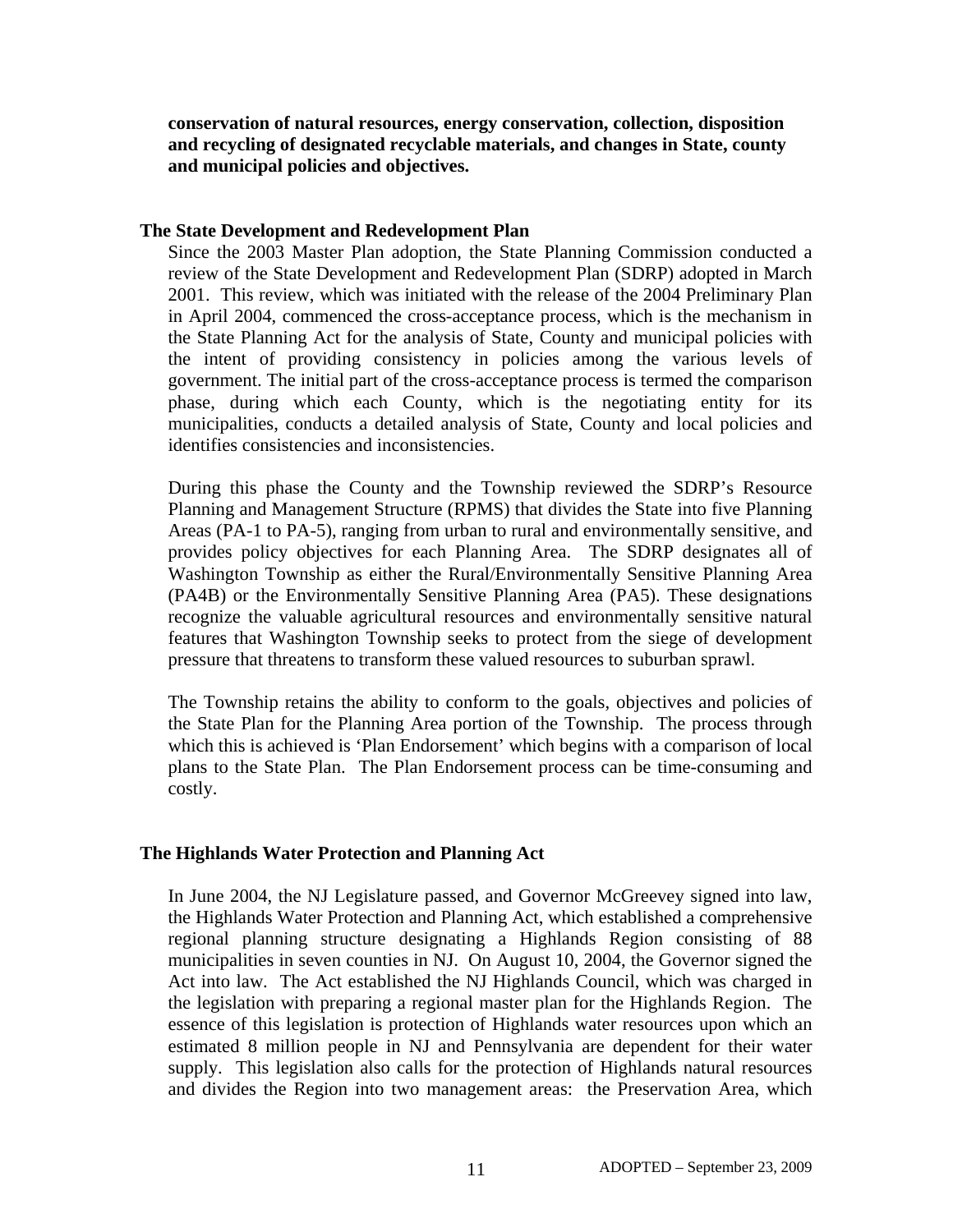includes strict land use controls; and the Planning Area, within which conformance with a Highlands Regional Master Plan called for in the Act is voluntary. The Act designates Washington within the both the Preservation and Planning Area portions of the Highlands Region.

### **The NJDEP Stormwater Management Rules**

In 2005, the NJDEP adopted long-awaited stormwater management rules, which resulted in the requirement for municipalities to adopt an individual Stormwater Management Plan, and established new standards for stormwater treatment and discharge. In addition, these rules established a 300' buffer around all Category 1 (C-1) waters in the State. Mandatory stormwater management ordinances were also required to be adopted by all NJ municipalities. Washington Township's 2003 Conservation Plan Element discusses the need to reduce the impacts of stormwater on the natural environment.

Washington Township has fully conformed to the NJDEP Stormwater Management Rule and adopted a Stormwater Management Plan and attendant ordinance amendments as required under the rule.

## **The NJ Council on Affordable Housing**

The Council on Affordable Housing (COAH) proposed and adopted new rules for the provision of affordable housing (Third Round rules) in December 2005. The Township prepared and submitted a new Housing Plan Element and Fair Share Plan (HPE/FSP) to COAH on August 25, 2005. The Plan was certified by COAH in 2006. In January 2008, the NJ Council on Affordable Housing (COAH) published proposed revised 3<sup>rd</sup> Round rules in the NJ Register. In May 2008, COAH adopted the revised  $3<sup>rd</sup>$  round rules. In June 2008, COAH published amendments to the regulations adopted in May 2008. On December  $17<sup>th</sup>$ , 2008, COAH adopted a Scarce Restraint Order restricting new development approvals for municipalities that had not received 3<sup>rd</sup> Round Substantive Certification. The order does not apply to Washington Township and the issuance of local development approvals because Washington was one of three municipalities in the state, which at that time had received  $3^{\overline{rd}}$  Round Substantive Certification.

## **The NJDEP Water Quality Management Planning Rules**

In July 2008, new rules governing Water Quality Management Planning became effective. The new rules designated the State's 21 Counties as the lead agencies for wastewater management planning. Under these rules, each municipality becomes a chapter in the County's Water Quality Management Plan (WEQMP). Municipalities are no longer eligible to prepare, adopt and amend local wastewater management plans.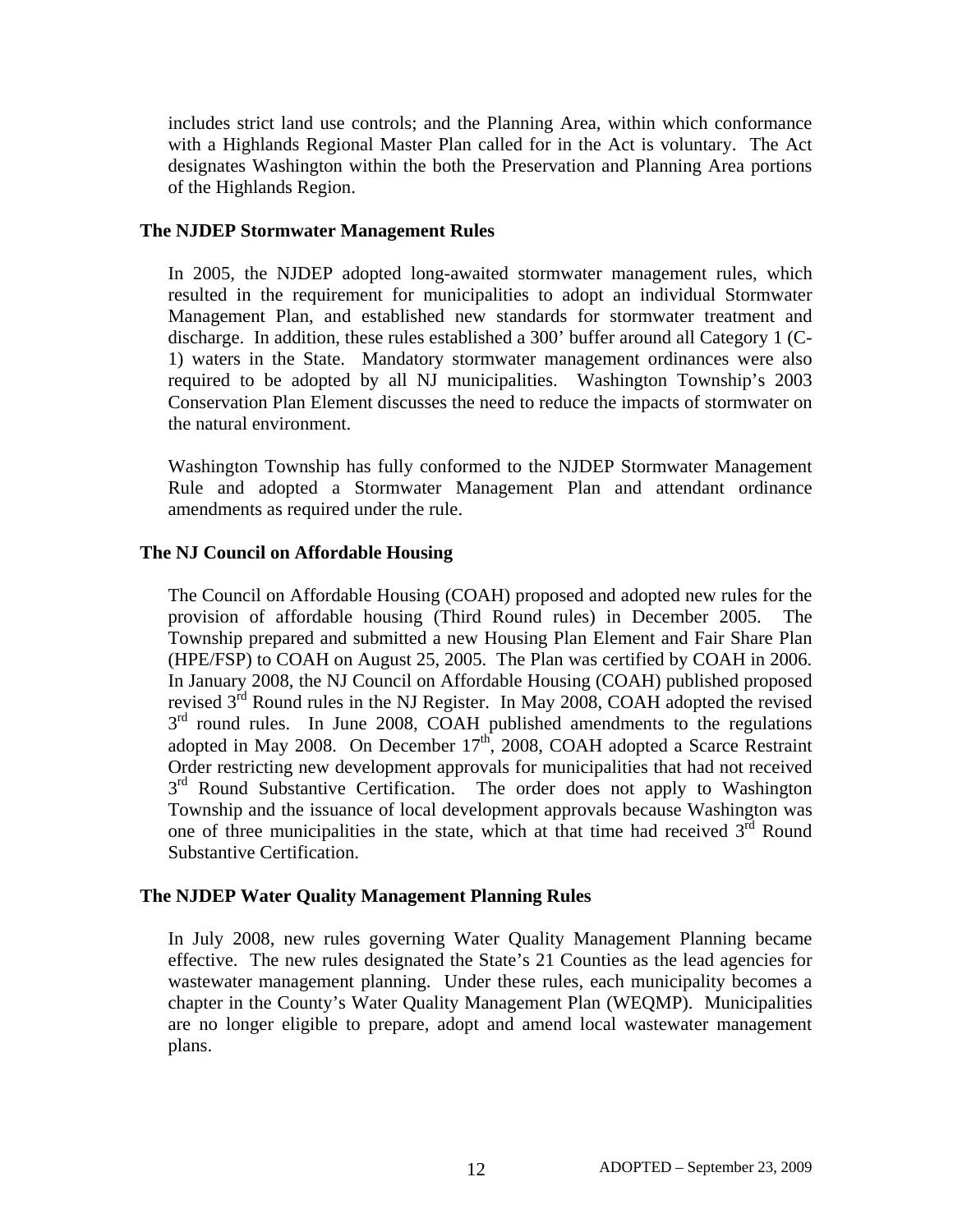Washington Township's WQMP was prepared in conjunction with two other municipalities in a pilot project that pre-dated the adoption of the July 2008 rules. NJDEP has reviewed and is working with the Township to approve the updated WQMP. At this time, the NJDEP has issued a series of technical comments on the WQMP that the WTMUA is in the process of addressing. If approved by the NJDEP, the updated WQMP will become a chapter in the Morris County WQMP in accordance with the July 2008 NJDEP rule.

### **Highlands RMP, COAH, and NJ Fair Housing Act Amendments**

In July 2008, the Highlands Council adopted the Highlands Regional Master Plan (RMP), which sets forth goals, policies and strategies for water and natural resource protection, including land use policies which designate an overlay zoning program for all lands in the Highlands region. The RMP divides the region into two areas identified as the "preservation area" and the "planning area". In the Preservation Area, the Highlands Act requires that all municipalities conform to the RMP. Planning Area municipalities may conform to the RMP, but are not required to do so. Washington Township is designated entirely within the "Planning Area".

In July 2008, the NJ Legislature passed Assembly Bill A-500 and identical Senate Bill S-1578, which amend the Fair Housing Act. A-500 eliminated Regional Contribution Agreements (RCA's) as an affordable housing technique for all municipalities, except those included within the Pinelands Region, Hackensack Meadowlands, the municipalities included under the jurisdiction of the Fort Monmouth Economic Revitalization Planning Authority (FMERPA), and the Highlands Region. A-500 imposed a mandatory 2.5% nonresidential development fees in all municipalities statewide. A-500 eliminated growth share ordinances, which had enabled municipalities to pass on the responsibility for constructing affordable housing to the developer, or alternatively collect payments in lieu of construction based upon the actual cost to construct affordable housing in a municipality.

In September 2008:

- Governor Corzine allowed Highlands Regional Master Plan, which was adopted by the Highlands Council in July, to take effect.
- The Governor signed Highlands Executive Order 114 (EO-114) requiring Highlands Council and COAH to coordinate revised 3rd round Highlands' municipal fair share calculations for Highlands municipalities. EO-114 also directed the NJDEP to coordinate water supply and wastewater management planning with the NJ Highlands Regional Master Plan, and perhaps most significantly, directs that the NJDEP may not issue approvals for additional water supply and wastewater management facilities in areas of the Highlands (i.e. watersheds) that are in a water supply deficit.
- The Governor signed A-500 into law.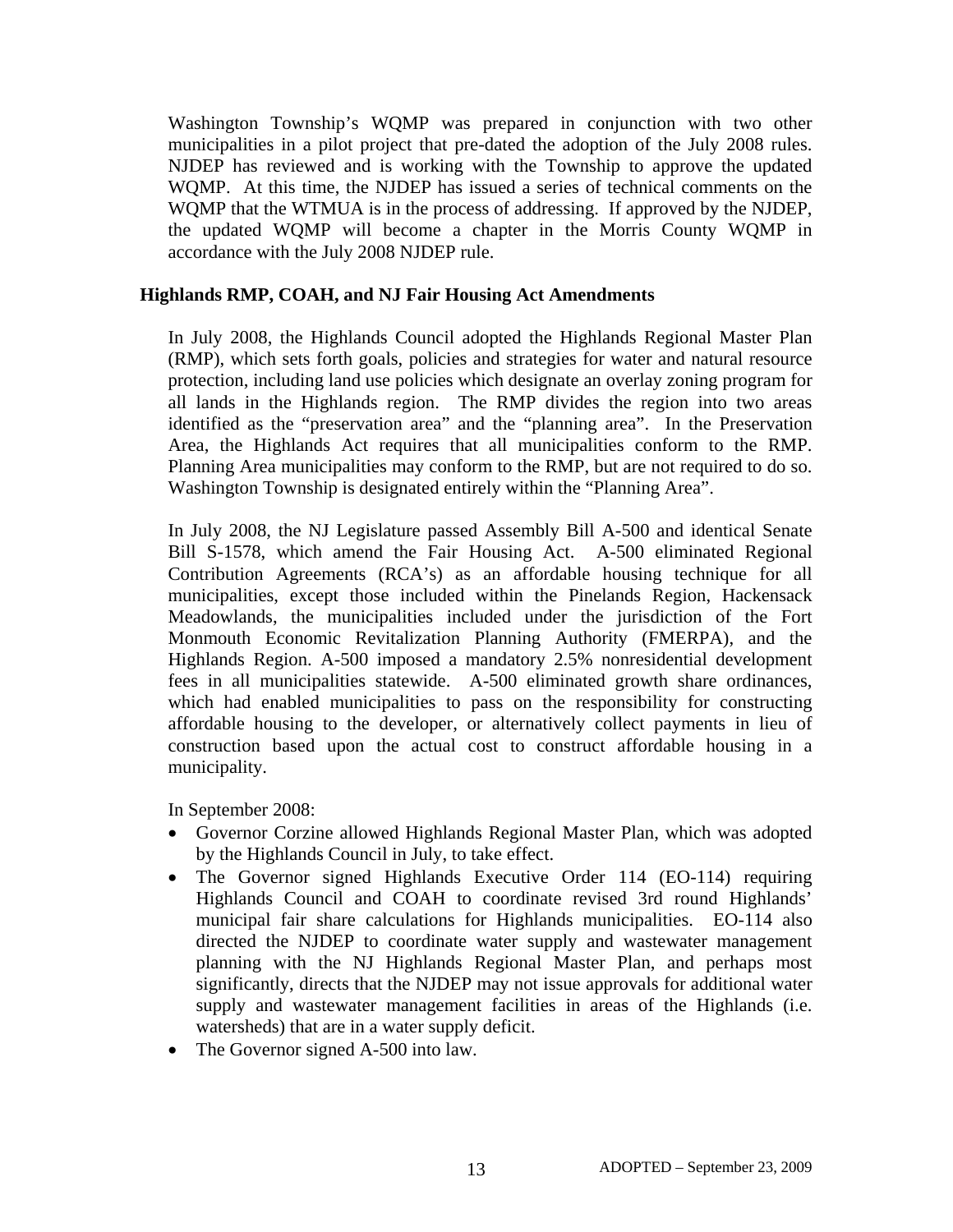In September 2008, COAH adopted rule amendments and introduced new rule amendments addressing public comments on the June 2008 proposed rules; however, COAH's proposed rule amendments are silent on A-500 provisions (requiring additional rules amendments). COAH is silent on EO-114, which requires COAH and Highlands Council to establish procedures to coordinate the calculation of revised affordable housing obligations for Highlands municipalities with the Highlands RMP Conformance schedule (extension to December 2009).

## **Highlands Extension of COAH Deadline to Petition for Third Round**

In September 2008, the Highlands Council issued guidance to Highlands municipalities concerning EO114, establishing procedures for Highlands municipalities to extend the  $3<sup>rd</sup>$  Round deadline from December 31, 2008 to December 8, 2009 - without COAH concurrence.

In November 2008 as a result of EO114 signed by Governor Corzine, COAH and the NJ Highlands Council signed a joint memorandum of understanding, which establishes the basis for Highlands municipalities to defer petitioning COAH for Third Round Substantive Certification of their updated Round Three Housing Plan Element and Fair Share Plan. The deferral includes an extension of time within which Highlands municipalities must petition COAH for third Round Substantive certification, provided that a municipality adopts the following two resolutions:

- A resolution of Notice of Intent to Conform to the Highlands Regional Master Plan by December 8, 2009. For Planning Area municipalities, such as Washington Township, this Notice of Intent to Conform to the RMP is nonbinding. However the Notice of Intent requires that the Township conduct an investigation into whether the Township will choose to conform to the Highlands Regional Master Plan. Part of this evaluation will include a Highlands Council modeled build-out assessment to determine whether COAH's growth projection for the Township should be adjusted in accordance with the proposed Highlands Plan and regulations; and
- A resolution notifying COAH that the Township is extending the deadline to petition COAH for Third Round Substantive Certification of its updated Third Round Housing Plan Element and Fair Share Plan in accordance with COAH's waiver procedures established for Highlands municipalities.

Washington Township adopted a resolution, which enables the Township to consider the Highlands Regional Master Plan build-out and determine whether to re-petition COAH for an amended third round substantive certification, based upon Highlands build-out. The Township is not bound to re-petition through the adoption of the resolution. However, following this current term of substantive certification which expires in 2014, the Township will be required to craft an updated plan.

The Township substantive certification was 'grandfathered' under the 2006 Appellate Division decision that struck down N.J.A.C. 5:94-1 et seq., which held that the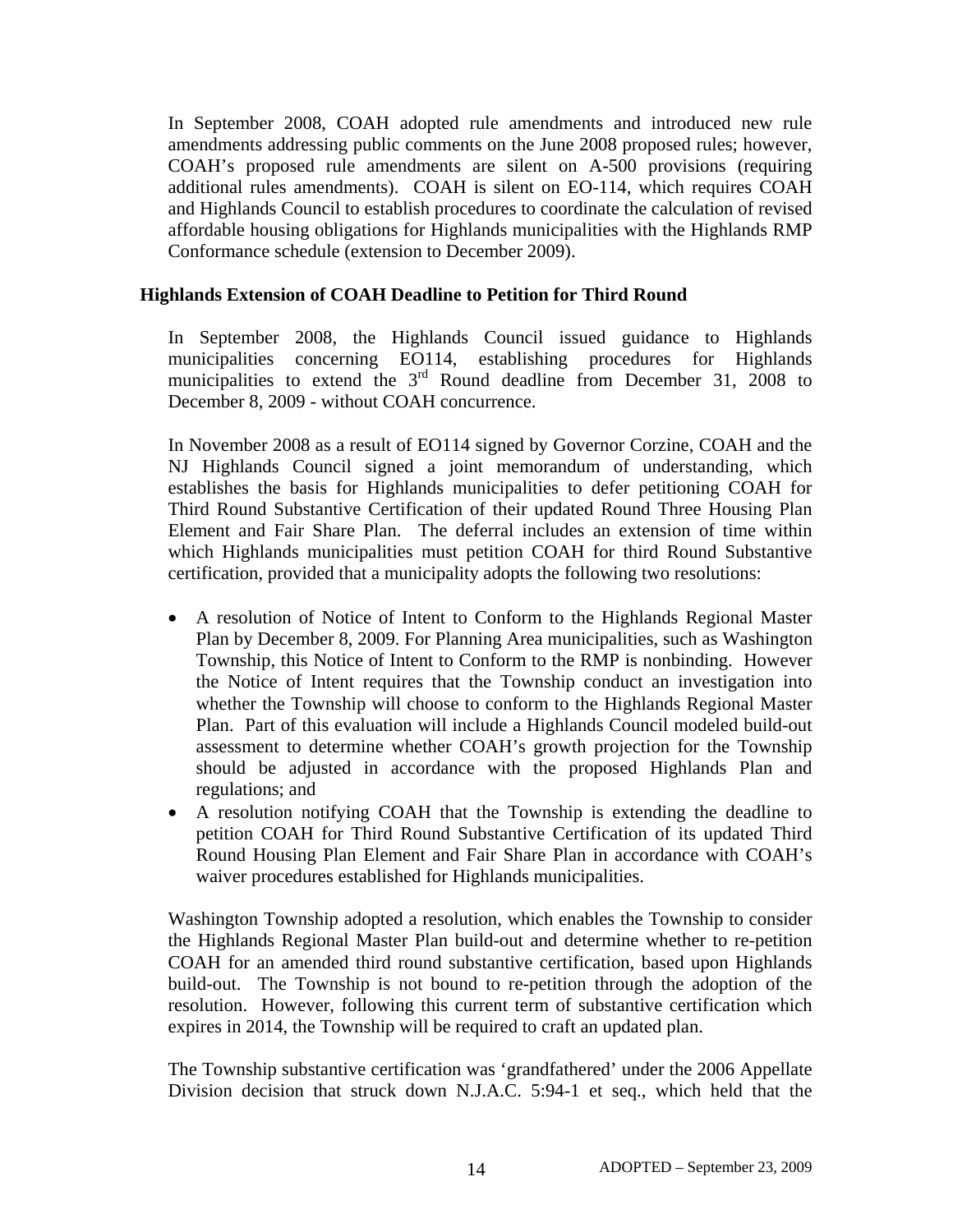municipalities that received substantive certification in accordance with this rule 'shall not be disturbed'. The decision did not provide any guidance as to which rules would govern following the term of substantive certification in 2014. As such, it appears that COAH's rules in effect (i.e. N.J.A.C. 5:97-1 et seq.) for the redefined third round (2004 – 2018) may control. This would result in an increase of the municipal affordable housing obligation.

Municipalities that are split between the Preservation Area and the Planning Area, such as Washington Township, which fully conform to the Highlands Regional Master Plan will be entitled to rely upon the Highlands build-out to project their affordable housing obligation. Under these circumstances, the municipal fair share will be the sum of the growth share incurred to date (as evidenced through certificates of occupancy issued between 2004 and the date of petition for substantive certification); and the growth share derived from the Highlands estimated build-out for residential and nonresidential growth.

For Highlands municipalities that are split between the Preservation and Planning Areas, which conform to the RMP for only the Preservation Area, the municipal affordable housing obligation will be determined by adding the growth share indicated by certificates of occupancy issued between 2004 and the date of petition for substantive certification; plus the growth share remaining under COAH's projections under N.J.A.C. 5:97-1 et seq. In essence, the partially conforming municipality (i.e. Preservation Area only) will be required to plan for growth share in accordance with COAH's projections for the municipality. If the growth share under this approach cannot be accommodated through COAH's affordable housing techniques, including rezoning, then the municipality may be entitled to a vacant land adjustment.

Vacant land adjustments are granted to municipalities that can demonstrate that there is insufficient land available to address their affordable housing obligation. Vacant land adjustments are not permanent; they are temporary. New development and redevelopment in towns that receive vacant land adjustments will be subject to COAH review and authorization under a Scarce Restraint Order, which COAH issues when granting a vacant land adjustment. Additionally, prior to granting a vacant land adjustment of the affordable housing obligation, and once an adjustment is granted, COAH retains the authority to directly contact property owners and inquire as to whether development or redevelopment may be considered in accordance with either (1) NJDEP Septic Density rules; or (2) COAH's presumptive densities for sewer service areas, as found at N.J.A.C. 5:97-5.1(h), which states that "The minimum presumptive density shall be six units per acre and the maximum presumptive setaside shall be 20 percent."

Washington Township's Housing Element and Fair Share Plan addresses growth share as defined in N.J.A.C. 5:94-1 et seq.. The growth share formula under this rule calls for the construction of affordable housing based upon certificates of occupancy issued between **2004 and 2014**, as follows: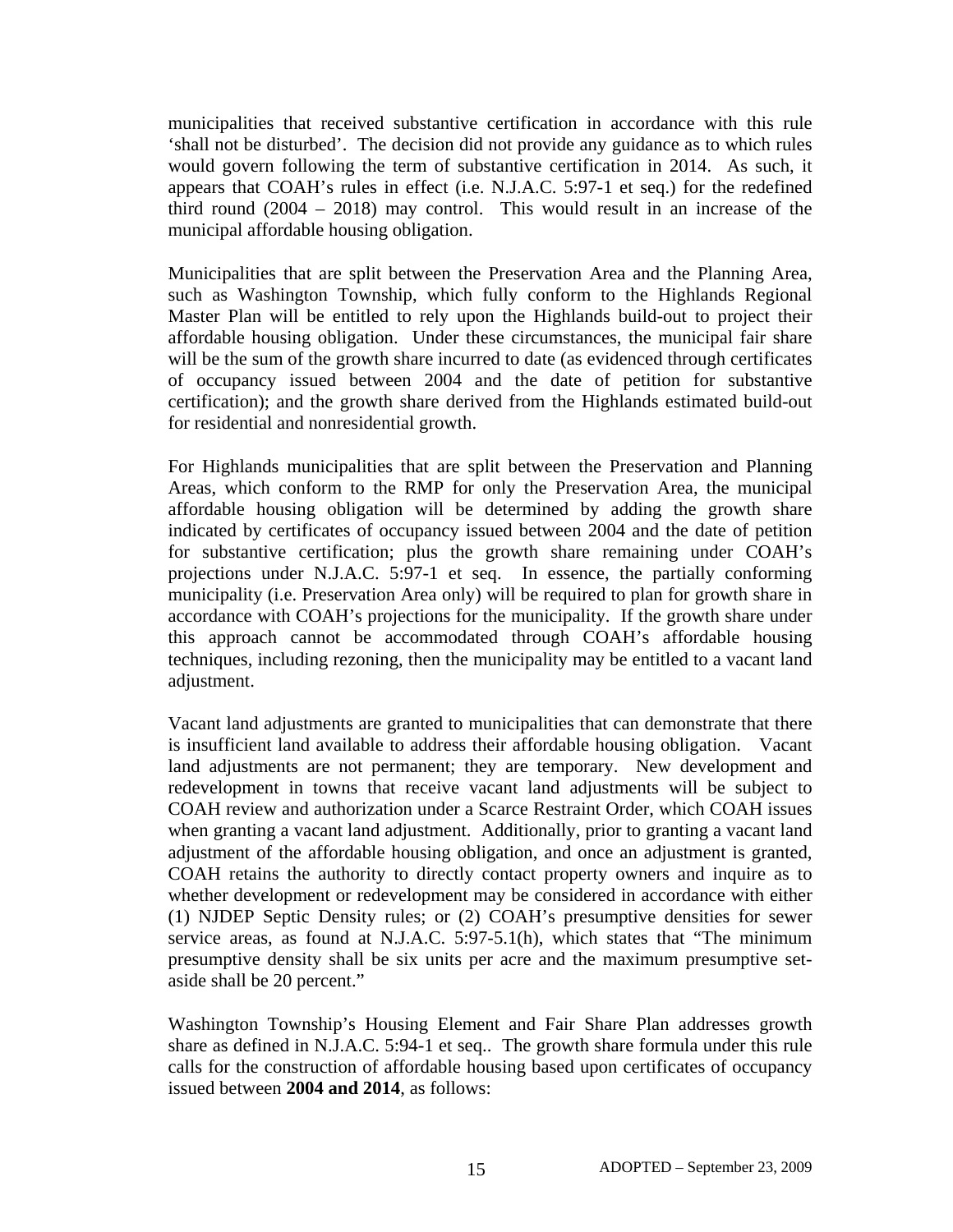- **One (1) affordable dwelling unit per 8 market rate** dwelling units constructed; and
- **One (1) affordable dwelling unit for every 25 jobs** created in accordance with COAH's formula for employment generation for nonresidential uses, which is variable depending on the Uniform Construction Code use group designation for the type of construction completed.

This growth share formula differs substantially from COAH's currently effective rules codified at N.J.A.C. 5:97-1 et seq., which call for the for the construction of affordable housing based upon certificates of occupancy issued **between 2004 and 2018**, as follows:

- One (1) affordable dwelling unit per 4 market rate dwelling units constructed; and
- One (1) affordable dwelling unit for every 16 jobs created in accordance with COAH's formula for Uniform Construction Code use group designation for the type of construction completed.

Until recently, COAH's rules permitted municipalities to collect a nonresidential development fee of 2.5% on all nonresidential development constructed in municipalities participating in the COAH process. In August 2009, Governor Corzine signed the New Jersey Economic Stimulus Act of 2009, which suspended the municipalities ability to collect the 2.5% development fee.

## **COAH – Highlands Scarce Resource Restraint Order**

Washington Township is not currently subject to COAH's Scarce Resource Restraint Order because the Township has received its Third Round Substantive Certification. Under the Vacant Land Adjustment procedures listed above, the municipality could be subject to a Scarce Resource Restraint order, if a re-petition to COAH included a request for a vacant land adjustment. The terms of COAH's Scarce Restraint Order would likely be similar, but not exactly match the terms outlined above.

For non-certified Highlands municipalities the scarce resource restraint order prohibits development approvals under the Order. COAH adopted the Scarce Resource Restraint Order on December 17, 2008, and prohibits non-certified Highlands towns approval authority to the following:

- single-family or duplex units on existing lots,
- any residential development that includes at least a 20 percent set-aside on-site for affordable housing; or
- any activity that is formally determined to be exempt from the Highlands Act; or is formally granted a waiver under the Highlands Act or the RMP;

## **Conversion Bill**

On July 2, 2009, legislation incorporating the terms of a conditional veto by Governor Corzine took effect, which impacts approved age-restricted developments. The Conversion Bill enables the developer holding a development approval for an age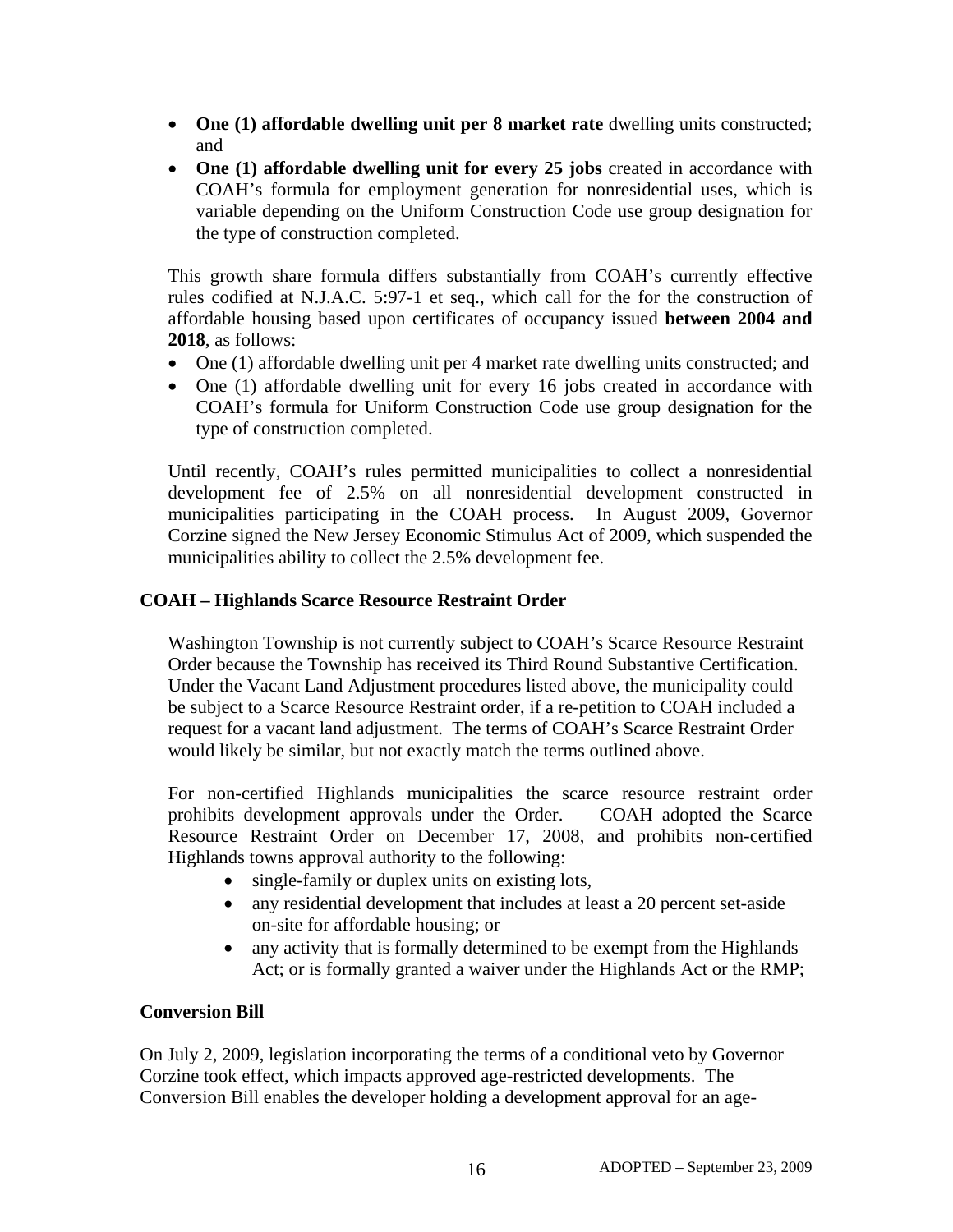restricted development to change the development to a converted development. "Converted development" is defined in the law as "a proposed age-restricted development that will be marketed instead with no age restrictions." The law requires that an application be made to the approving authority (Planning Board of Board of Adjustment, whichever may be the case) and to comply with certain requirements, including setting aside 20% of the units as affordable housing. The law also provides that the developer address certain basic requirements to convert the development, such as:

- Recreation improvements and other amenities to meet the needs of the converted development;
- Provision of adequate water supply and sewer capacity, or a reduction in the number of dwelling units, based upon available water and sewer system capacities;
- Provision of adequate parking, or a reduction in the number of dwelling units to provide the amount of parking required;

If the approving board determines that the requirements of the Law have been satisfied, *and* the conversion can be granted without substantial detriment to the public good and will not substantially impair the intent and purpose of the zone plan and zoning ordinance, the application for the conversion "shall be approved."

This change in the law has the potential to effect two local development approvals for age-restricted development, which have not been constructed to date. Washington Township sought to establish limited opportunities for age-restricted development in the Township through the establishment of 'overlay' zones to nonresidential zoning districts in the northerly area of the Township and in Long Valley. The planning thrust of these overlay zones was essentially to provide a reasonable opportunity for housing for the aging and elderly, which were not adequately represented or provided for in the Washington Township Land Use Plan.

In addressing the identified need for age-restricted development, the Township identified nonresidential zones, which provide for a variety of office, research and limited industrial uses as the areas of the Township where age-restricted development may be compatible with the limited existing nonresidential development in these zones. The rationale, in part, involved the recognition of several factors, including:

(1) The Township's Office Research and Office Research Industrial zones were / are underdeveloped and not well situated within the region to competitively attract the type of development permitted in these zones;

(2) Other lands in the Township are substantially consumed with single-family development, leaving few opportunities and land available for age-restricted development to address the needs of this segment of the population;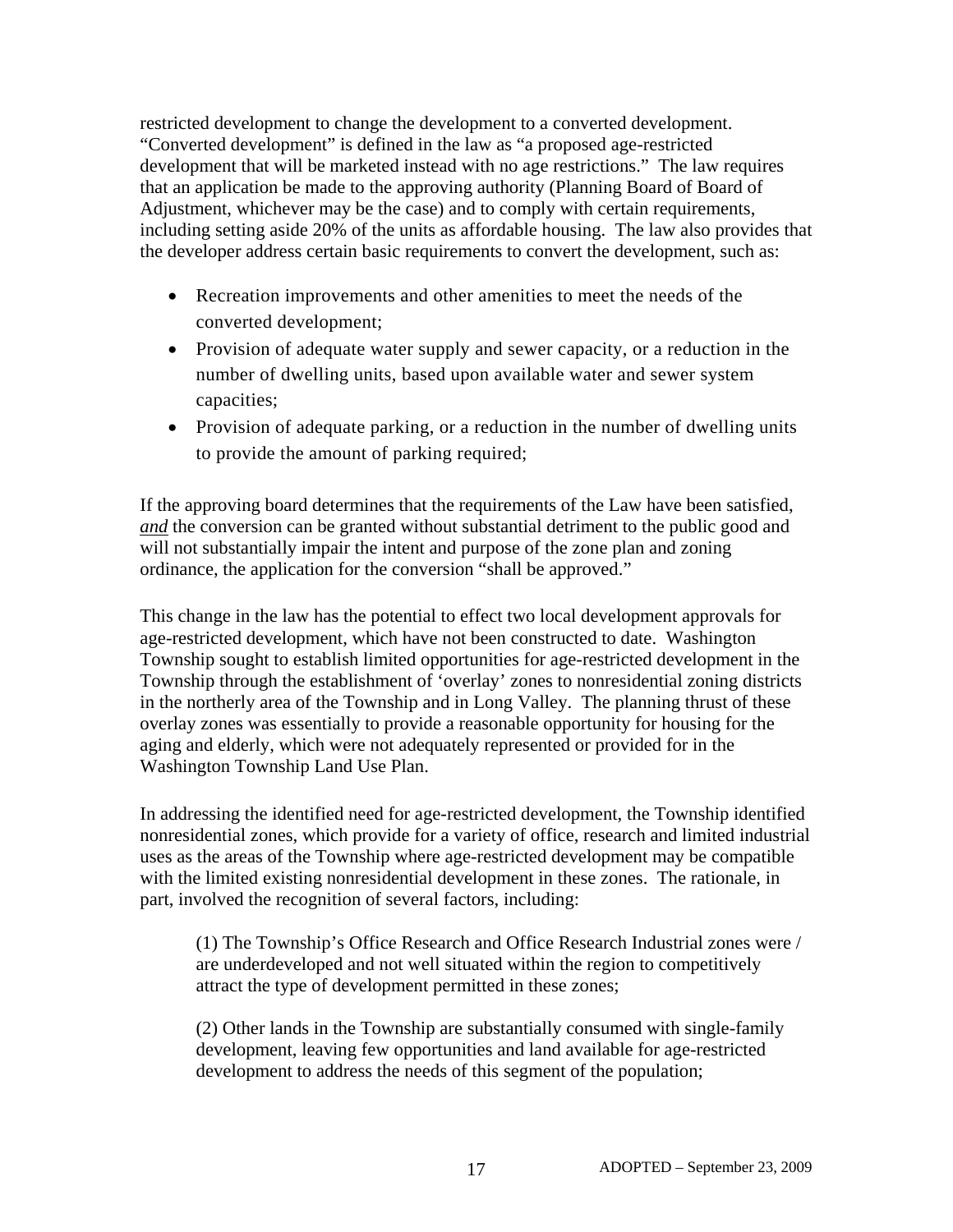(3) The Township's tax base is disproportionately weighted by single-family development. Zoning for age-restricted development addresses purposes of the Municipal Land Use Law at N.J.S.A. 40:55D-2, directed at meeting the needs of the age-restricted segment of the population, as follows:

e. To promote the establishment of *appropriate population densities and concentrations that will contribute to the well-being of persons*, neighborhoods, communities and regions and preservation of the environment; and

l. To encourage senior citizen community housing construction.

The Township's nonresidential zoning districts, where the overlay zoning for agerestricted development is established, provide appropriate opportunities for development which are capable of incorporating the best features of design and relating the type, design and layout of age-restricted development to the particular sites zoned for this type of development.

In light of State legislative changes regarding age-restricted housing, the conversion of age-restricted developments in Washington Township would fail to address the imbalance in single-family uses versus age-restricted housing in the tax base. Additionally, such conversions would fail to address the identified need to diversify the tax base with the addition of non single-family residential uses for age-restricted housing, or for nonresidential development, which underlie the age-restricted development overlay zoning options that were established to address this local planning objective that has been identified in Washington Township. Additionally, it is noteworthy that the few remaining lands in Washington Township, where the age-restricted overlay zoning applies, would better serve local planning objectives if they were developed as non-residential employment generating uses if age-restricted development does not occur. Nonresidential development would assist the Township in establishing a better balance of land uses in the community, and which are not well represented due to the predominance of the single-family residential use. Thus, this change in the law calls into question the effectiveness of the Township's age-restricted overlay zoning in achieving local longterm land use objectives, and may only serve to add to the disproportionate representation of single-family housing in the Township's housing stock and tax base and additional tax burdens to the citizens of the community.

## **Municipal Land Use Law**

On August 8, 2008, the Municipal Land Use Law was amended at N.J.S.A. 40:55D-28.b. to include provisions authorizing a municipality to prepare and adopt a "Green Plan Element" as follows:

(16) A green buildings and environmental sustainability plan element, which shall provide for, encourage, and promote the efficient use of natural resources and the installation and usage of renewable energy systems; consider the impact of buildings on the local, regional and global environment; allow ecosystems to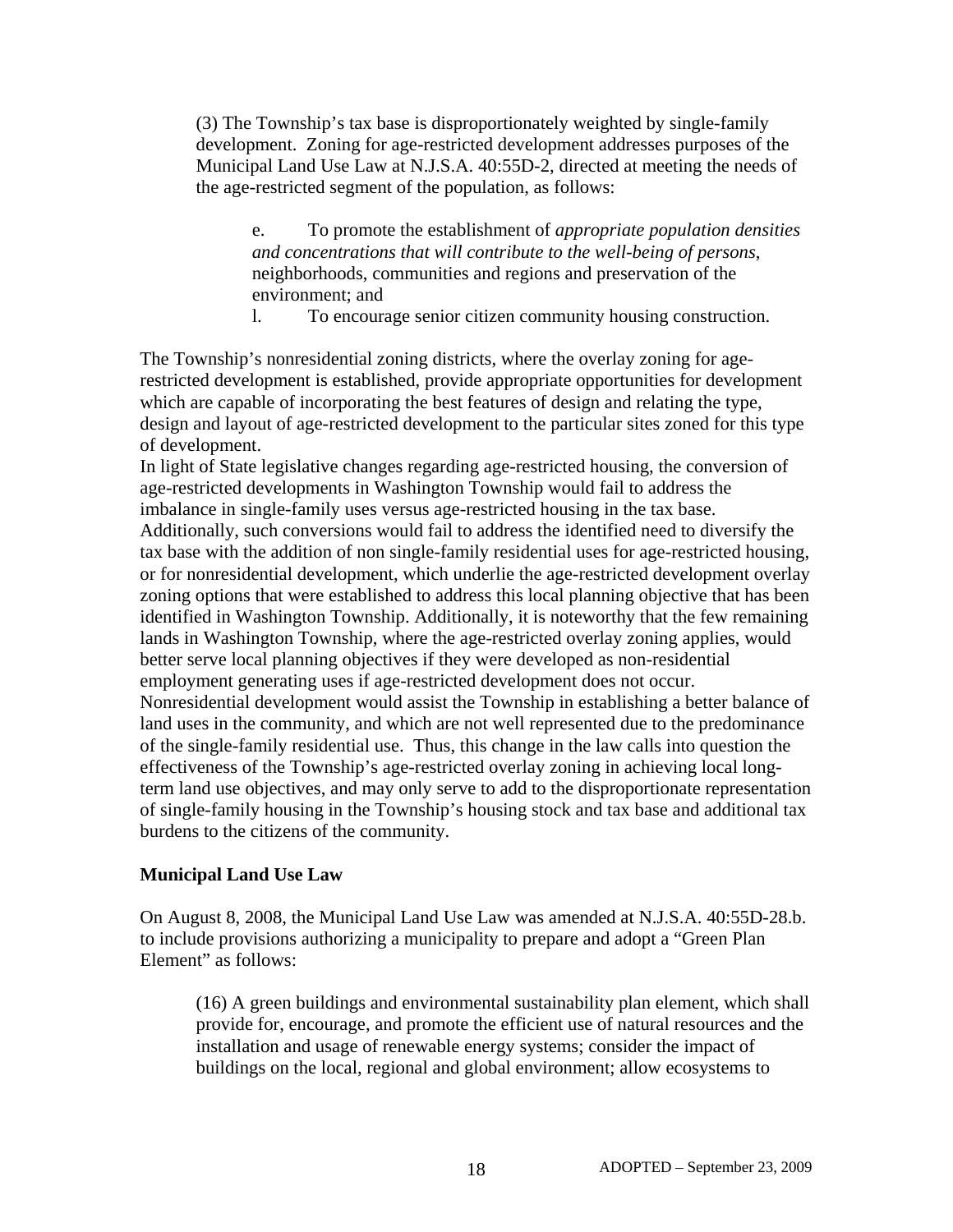function naturally; conserve and reuse water; treat storm water on-site; and optimize climatic conditions through site orientation and design.

This new provision in the Law highlights the growing awareness in the Legislature that communities are concerned with the changing needs for local plans that address issues of conservation, sustainability, energy efficiency, alternative energy choices, ecological function, etc. and the impact that human activity can have locally and within the region. This provision was developed as a response to changing planning needs, which may already be seen in the built environment. Local regulators may find that concerns will emerge as initiatives such as harnessing solar or wind power can impact community character. By way of example, innovative alternative energy generating sources such as wind turbines and photo-voltaic solar installations can result in visual impacts locally, which may require the development of policies and regulations to minimize the intrusion of these changes into the built environment, such on historic resources and districts. Additionally, as municipalities seek to encourage innovative conservation and sustainable development techniques, an evaluation should be undertaken as to how the local Master Plan and Zoning Ordinance can influence and incentivize these changes where they are found to be desirable for the community.

# **4. 40:55D-89d. The specific changes recommended for the master plan or development regulations, if any including underlying objectives, policies and standards, or whether a new plan or regulations should be prepared.**

- Highlands Preservation Area RMP Conformance The Township will be required to submit, but not adopt draft Highlands Master Plan and zoning ordinance amendments by December 8, 2009. The Highlands Council will review the Township's draft Master Plan and ordinance amendments between December 8, 2009 and sometime in the late spring or early summer of 2010, at which time the Council will required final adoption of these planning documents to complete "Basic Plan Conformance."
- Highlands Planning Area RMP Conformance Depending on the outcome of the Township's investigation into the Highlands Planning Area regulations, a decision may be made by the Township Committee to conform to the Highlands Regional Master Plan for this portion of the Township. Should Plan Conformance be determined to be desirable and appropriate for the Planning Area, the Township may submit draft Highlands Master Plan and zoning ordinance amendments at any time, either before or after the December 8, 2009 deadline for Preservation Area Plan Conformance. These drafts would be subject to review the Highlands Council.

Summary of Rezoning Recommendations:

• Split-Zoned C-1 / R-5 – Rezone Block 35, Lots 6.01 and 6.04 to C-1 and eliminate the split zoning condition of these two lots, so as to permit the expansion of existing and permitted nonresidential C-1 uses that are currently established on the East Mill Road frontages of these properties.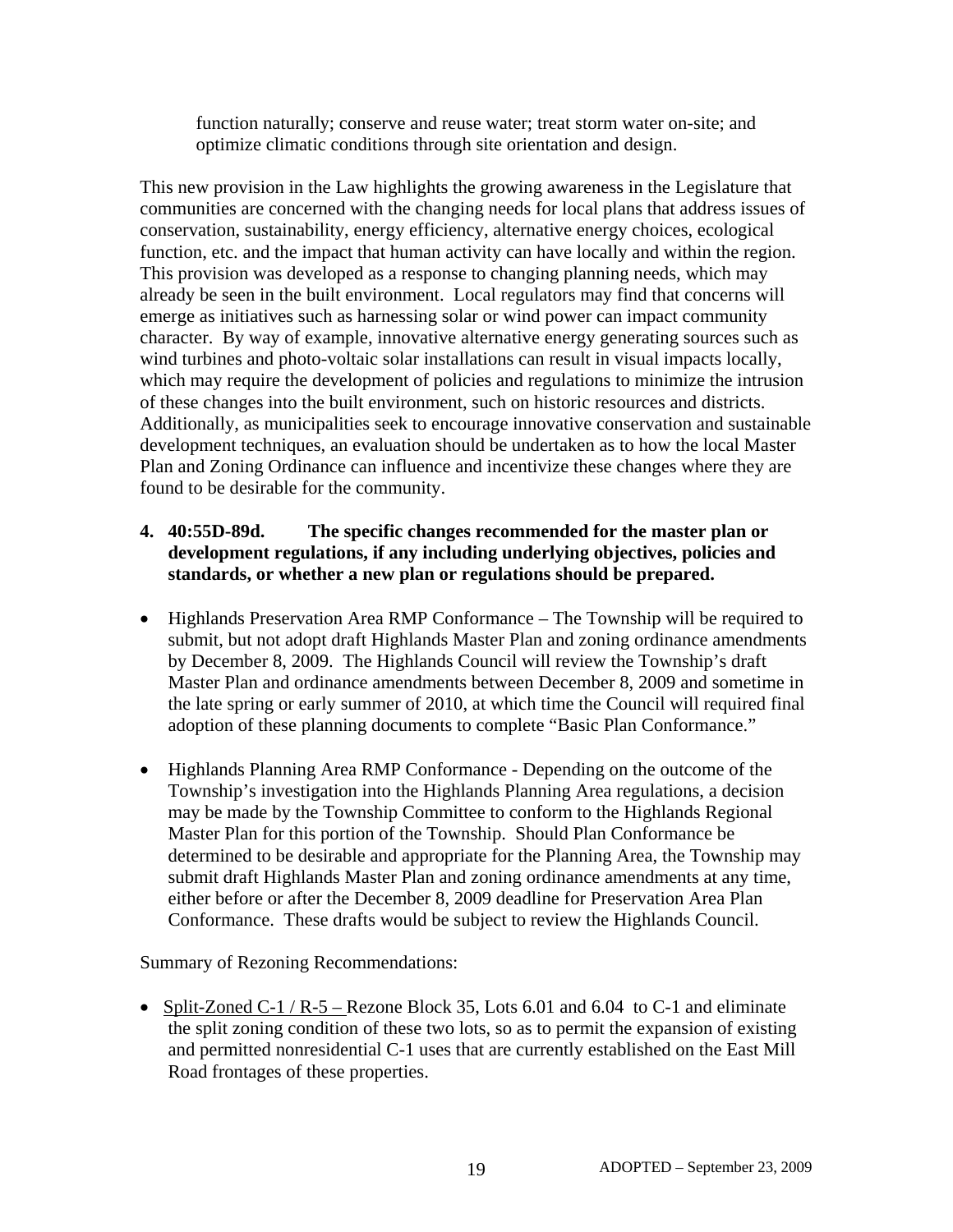- OR/I Existing Residential Use in Long ValleyAmend the zoning map and ordinance to rezone Block 28, Lots 17, 60, 300 as well as the residentially developed Lot 59 from OR/I to R-5 and to establish ordinance grandfathering provisions that will permit additions and modifications to dwellings without the need for zoning relief from the zoning board due to an undersized lot condition. These bulk requirement relief provisions are found in the ordinance at Section 217-108.1. In conjunction with this recommendation, it is noted that the rear yard areas of residentially developed properties on Fairview Avenue adjacent to County-owned lands have a split zone condition, in which the Fairview Road frontage portions of their lots are zoned R-5, and rearward (southerly-most) portions of these lots are zoned OR/I. This split zone condition should be corrected by rezoning the OR/I portions on the effected lots to R-5. These lots include Block 28, Lots 61 through Lots 61.07 inclusive.
- Flintlock Drive; R-5 to R-1 (Existing Residential Uses) Amend the Washington Township Zoning Map to rezone Block 42 Lots 2 & 2.02 from R-5 Washington Township Conservation District to R-1. These properties are identified in the Township's 2003 Land Use Plan as R-1. Rezoning these properties to R-1 would be consistent with the 2003 Land Use Plan and consistent with the subdivision zoning under which these properties were developed.
- Cleveland Industrial Center, Block 60, Lot 14 In cooperation with the NJ Highlands Council, Washington Township should designate this Superfund site as a Highlands Brownfield Development Site under the NJ Highlands Plan Conformance process. The brownfield redevelopment vision for this site should address local priorities for expanded opportunities for nonresidential, employment generating uses. However, the future uses should not necessarily be solely limited to nonresidential use. Once the development potential and suitability of the site for alternative forms of development is determined, following NJDEP clean-up activities, brownfield development opportunities may include nonresidential office / professional, commercial and mixed uses. If it is determined that a mixed nonresidential / residential use can be accommodated through redevelopment, this option should be evaluated by the Planning Board and Township Committee.
- R-1 Zone, Newburgh Road & Schooley's Mountain Road Amend the zoning map to rezone this area to identify an "R-1-T" transitional district to permit a narrow range of nonresidential conditional uses. These R-1 properties are situated within the Highlands Preservation Area and include residentially developed lots at this location. The mix of uses permitted should take into account the existing development characteristics of OR/I and the R-MDU Districts, which adjoin the R-1 zone in this location. This rezoning should be included in the Township's Highlands Plan Conformance agenda for the Highlands Preservation Area.
- OR Zone, Drakestown Road, Existing Residential Uses Amend the zoning ordinance to permit existing residential uses on Drakestown that are situated within the OR Zone to be permitted conditional uses. The conditional use standards to permit single-family detached dwellings as a permitted conditional use in the OR